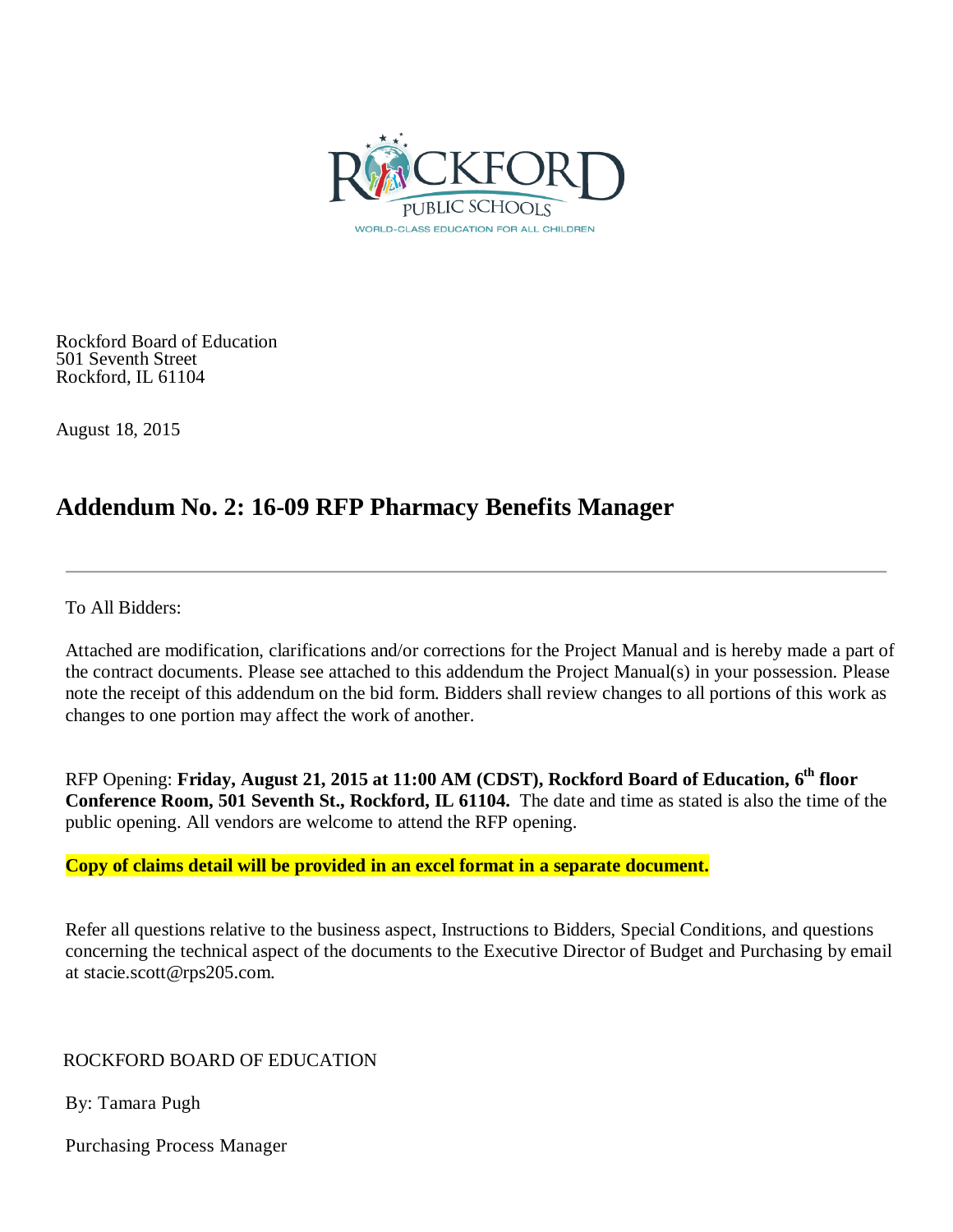

# **1Q15 Plan Performance**<br>
Rockford Public Schools<br>
05/21/15<br>
2014 Express Scripts Holding Company. All Rights Reserved.

Rockford Public Schools

05/21/15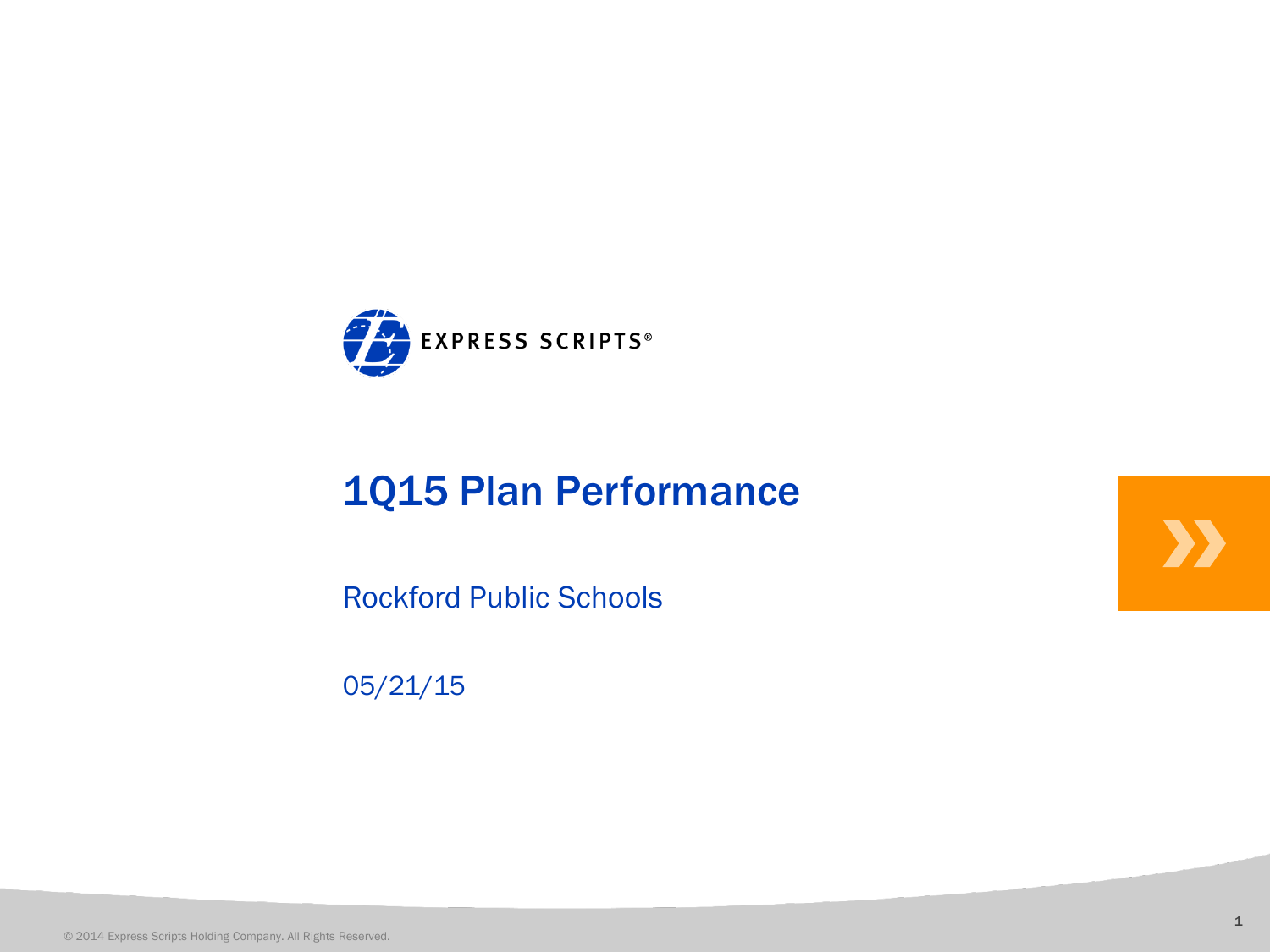## Rockford Public Schools' Compound Utilization

- In Q1'15, compounds made up 0.1% of Total Plan Cost, a decrease of 0.7 points over 0.8% in Q2'14
- PMPM trend excluding compounds was 12.0% versus overall trend of 10.0% between 1-14 - 3-14 and 1-15 - 3-15

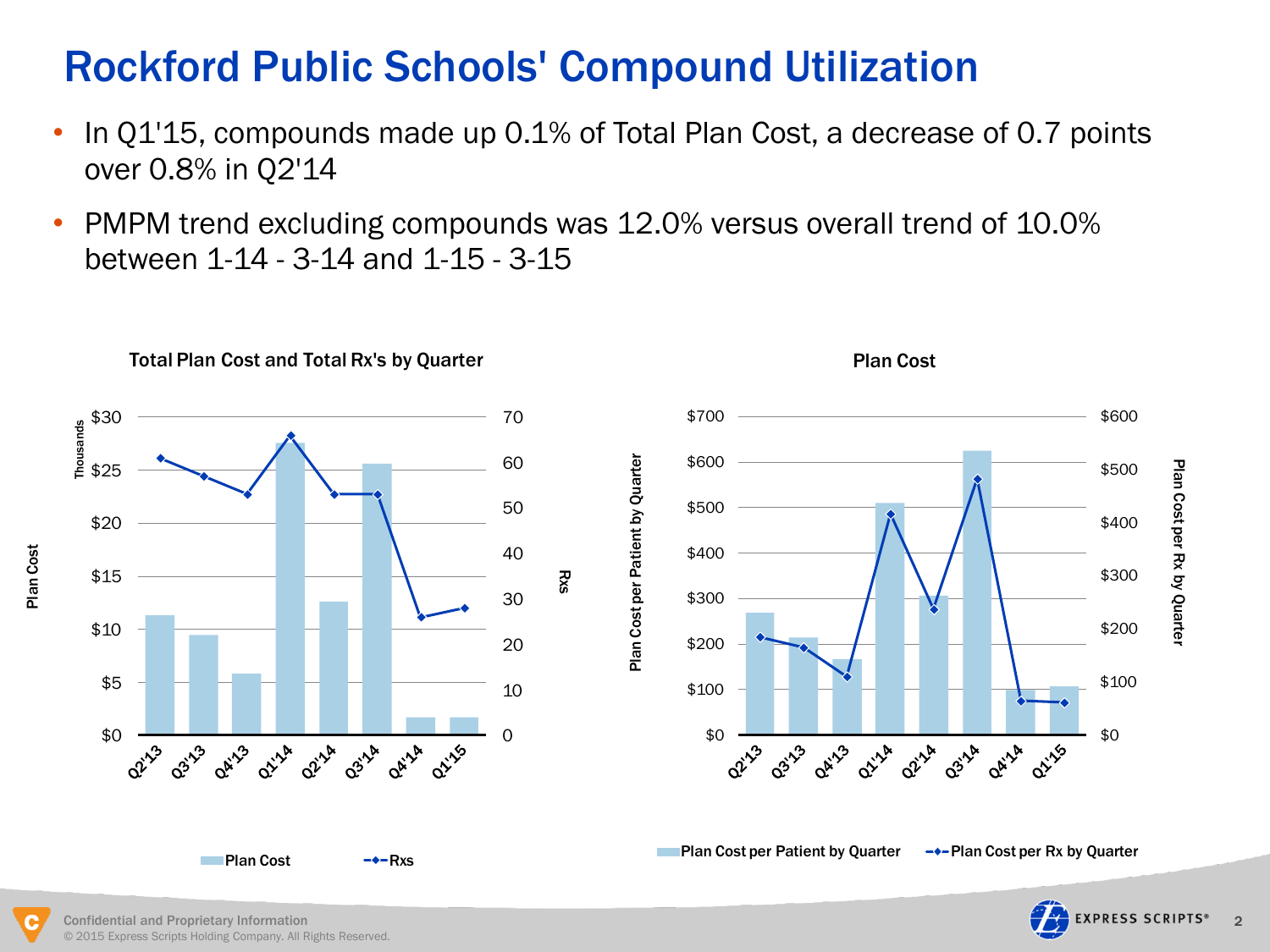# Key Metrics by Quarter





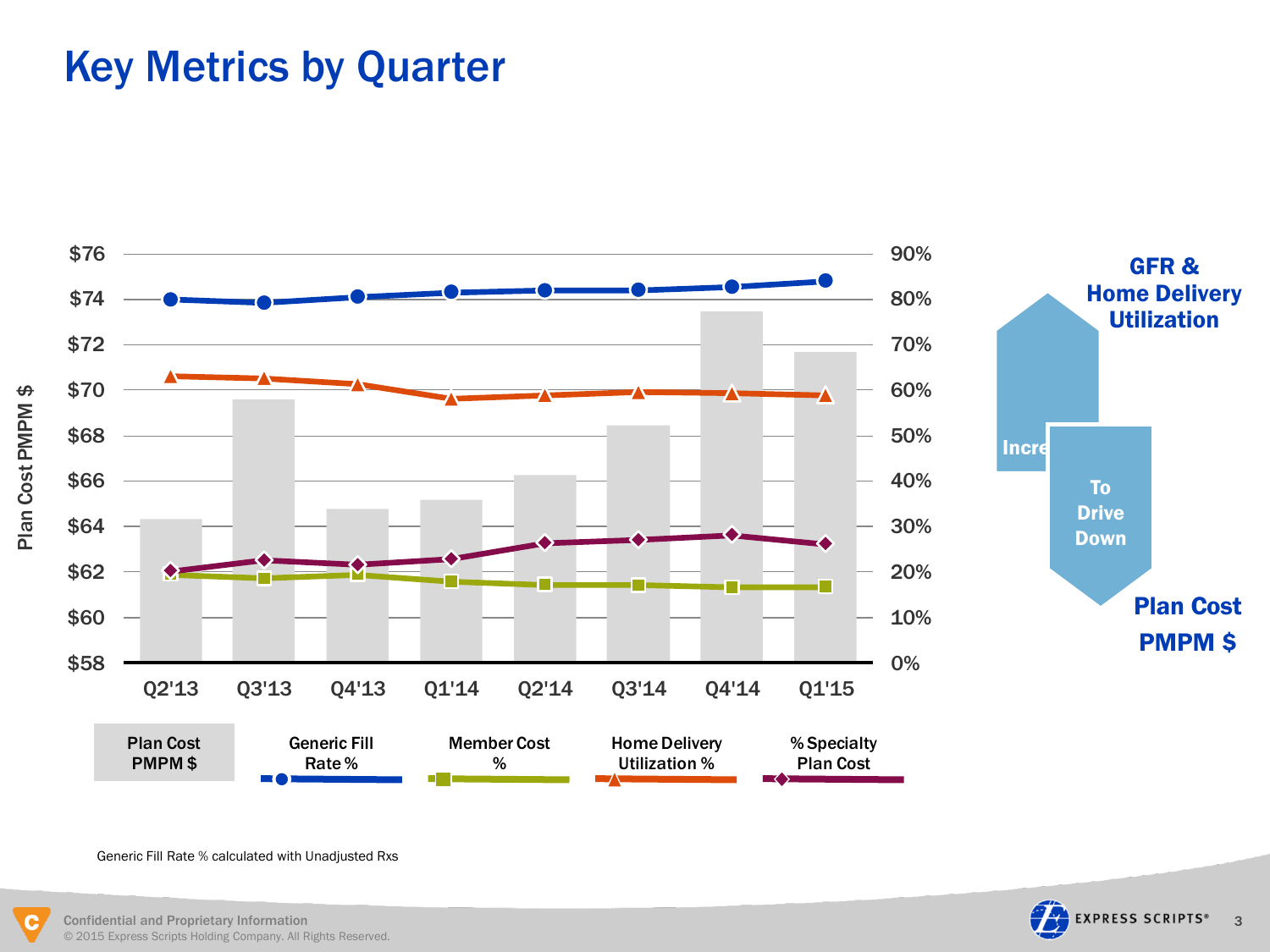## Plan Performance

- Total Plan Cost is \$1,659,465, an increase of 9.6% over the previous period
- Total Gross Cost is \$2,010,703, an increase of 7.0% over the previous period
- Total Member Cost is \$335,321, an increase of 0.1% over the previous period

| <b>Plan Performance</b>            |                   |                   |                 |  |  |  |  |  |  |  |  |  |
|------------------------------------|-------------------|-------------------|-----------------|--|--|--|--|--|--|--|--|--|
|                                    | $1 - 15 - 3 - 15$ | $1 - 14 - 3 - 14$ | <b>Change</b> % |  |  |  |  |  |  |  |  |  |
| <b>AWP</b>                         | \$3,649,271       | \$3,354,962       | 8.8%            |  |  |  |  |  |  |  |  |  |
| Network & Mail Discount            |                   |                   |                 |  |  |  |  |  |  |  |  |  |
| Savings (includes dispensing fees) | $-$1,655,498$     | $-$1,491,131$     | 11.0%           |  |  |  |  |  |  |  |  |  |
| Tax                                | \$16,930          | \$15,788          | 7.2%            |  |  |  |  |  |  |  |  |  |
| <b>Gross Cost</b>                  | \$2,010,703       | \$1,879,619       | 7.0%            |  |  |  |  |  |  |  |  |  |
| <b>Member Cost</b>                 | $-$ \$335,321     | $-$335.094$       | 0.1%            |  |  |  |  |  |  |  |  |  |
| Plan Cost*                         | \$1,659,465       | \$1,514,325       | 9.6%            |  |  |  |  |  |  |  |  |  |
| Members                            | 7,715             | 7,747             | $-0.4%$         |  |  |  |  |  |  |  |  |  |
| Plan Cost PMPM                     | \$71.70           | \$65.15           | 10.1%           |  |  |  |  |  |  |  |  |  |

\* Financial results have not been audited. Plan Costs do not include rebates.



l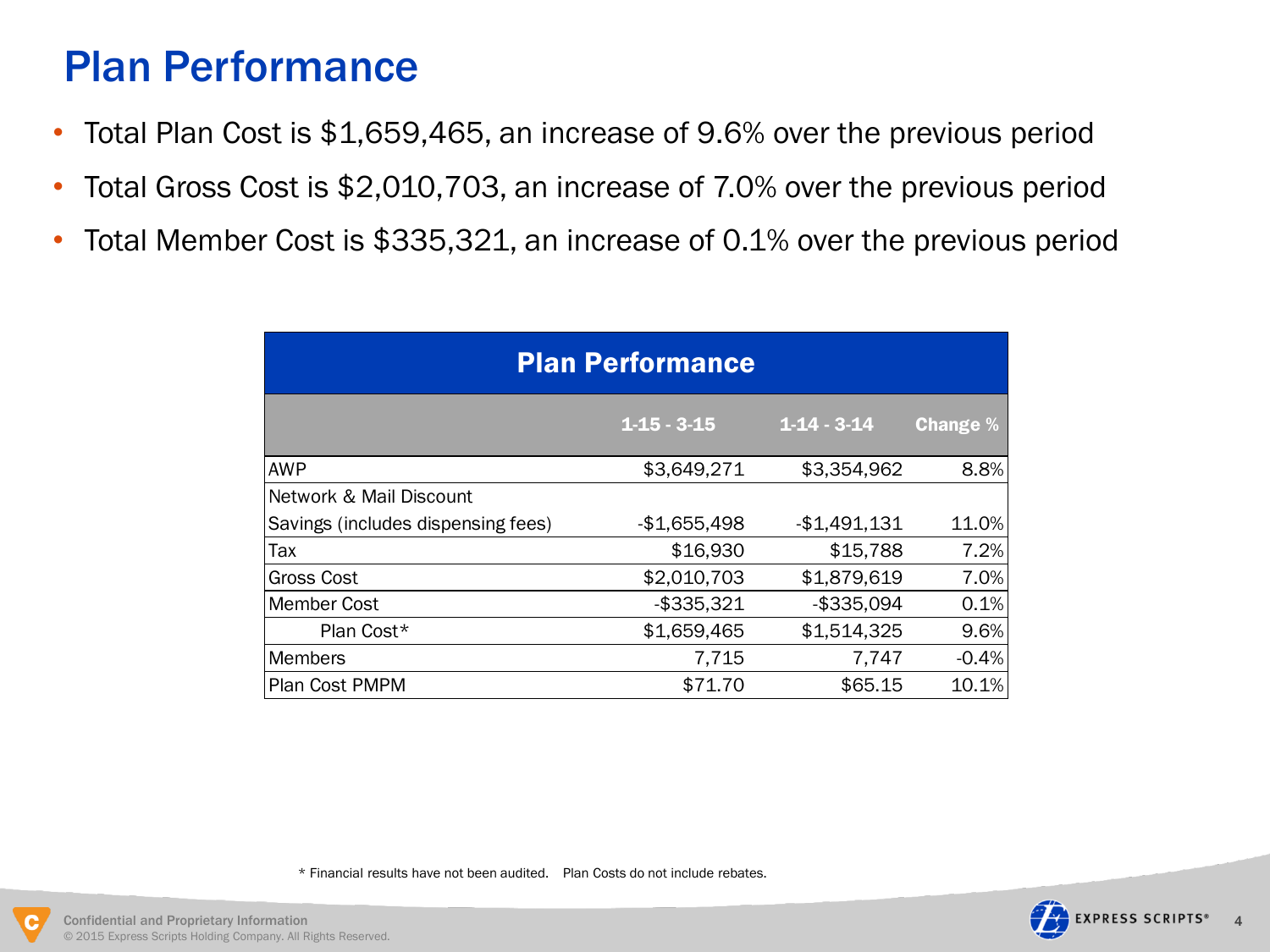# Top Line Performance Metrics

- Plan Cost PMPM is \$71.70, a 10.0% trend over the previous period
- Generic Fill Rate (GFR) increased 2.5 percentage points to 84.1%
- Specialty Plan Cost PMPM is \$18.75, a 26.3% trend over the previous period

|                                  |                   | <b>Rockford Public Schools</b> |         |                                   |               |                         |               |  |
|----------------------------------|-------------------|--------------------------------|---------|-----------------------------------|---------------|-------------------------|---------------|--|
| <b>Description</b>               | $1 - 15 - 3 - 15$ | $1 - 14 - 3 - 14$              | Change  |                                   |               |                         |               |  |
| Avg Subscribers per Month        | 3.231             | 3.280                          | $-1.5%$ |                                   |               |                         |               |  |
| Avg Members per Month            | 7,715             | 7,747                          | $-0.4%$ |                                   |               |                         |               |  |
| Number of Unique Patients        | 3.802             | 3.749                          | 1.4%    |                                   |               |                         |               |  |
| Pct Members Utilizing Benefit    | 49.3%             | 48.4%                          | 0.9     | <b>Midmarket Employer -</b>       |               |                         |               |  |
| <b>Total Plan Cost</b>           | \$1,659,465       | \$1,514,325                    | 9.6%    | <b>Elementary &amp; Secondary</b> |               | <b>Book of Business</b> |               |  |
| <b>Total Days</b>                | 601,019           | 571,396                        | 5.2%    | <b>Schools</b>                    |               |                         |               |  |
| <b>Total Rxs</b>                 | 15,053            | 14,595                         | 3.1%    | $1 - 15 - 3 - 15$                 | <b>Change</b> | $1 - 15 - 3 - 15$       | <b>Change</b> |  |
| Average Member Age               | 33.9              | 33.8                           | 0.1%    | 36.7                              |               | 39.6                    |               |  |
| Plan Cost PMPM                   | \$71.70           | \$65.15                        | 10.0%   | \$109.87                          | 8.9%          | \$92.61                 | 11.0%         |  |
| Plan Cost/Day                    | \$2.76            | \$2.65                         | 4.2%    | \$3.15                            | 6.3%          | \$2.53                  | 7.6%          |  |
| Plan Cost per Rx                 | \$110.24          | \$103.76                       | 6.3%    | \$115.84                          | 5.6%          | \$93.68                 | 7.5%          |  |
| Nbr Rxs PMPM                     | 0.65              | 0.63                           | 3.6%    | 0.95                              | 3.2%          | 0.99                    | 3.3%          |  |
| l Generic Fill Rate              | 84.1%             | 81.6%                          | 2.5     | 81.7%                             | 2.0           | 83.9%                   | 1.6           |  |
| <b>Home Delivery Utilization</b> | 58.9%             | 58.1%                          | 0.8     | 36.8%                             | $-1.7$        | 33.9%                   | $-0.9$        |  |
| Member Cost %                    | 16.7%             | 17.8%                          | $-1.2$  | 11.4%                             | $-1.0$        | 14.8%                   | $-1.1$        |  |
| Specialty Percent of Plan Cost   | 26.2%             | 22.8%                          | 3.4     | 25.6%                             | 0.9           | 27.2%                   | 2.2           |  |
| Specialty Plan Cost PMPM         | \$18.75           | \$14.85                        | 26.3%   | \$28.10                           | 12.7%         | \$25.21                 | 20.7%         |  |
| Formulary Compliance Rate        | 97.6%             | 97.0%                          | 0.6     | 95.5%                             | 0.6           | 95.4%                   | 0.6           |  |

| <b>Midmarket Employer -</b><br><b>Elementary &amp; Secondary</b><br><b>Schools</b> |        | <b>Book of Business</b> |        |
|------------------------------------------------------------------------------------|--------|-------------------------|--------|
| $1 - 15 - 3 - 15$                                                                  | Change | $1 - 15 - 3 - 15$       | Change |
| 36.7                                                                               |        | 39.6                    |        |
| \$109.87                                                                           | 8.9%   | \$92.61                 | 11.0%  |
| \$3.15                                                                             | 6.3%   | \$2.53                  | 7.6%   |
| \$115.84                                                                           | 5.6%   | \$93.68                 | 7.5%   |
| 0.95                                                                               | 3.2%   | 0.99                    | 3.3%   |
| 81.7%                                                                              | 2.0    | 83.9%                   | 1.6    |
| 36.8%                                                                              | $-1.7$ | 33.9%                   | $-0.9$ |
| 11.4%                                                                              | $-1.0$ | 14.8%                   | $-1.1$ |
| 25.6%                                                                              | 0.9    | 27.2%                   | 2.2    |
| \$28.10                                                                            | 12.7%  | \$25.21                 | 20.7%  |
| 95.5%                                                                              | 0.6    | 95.4%                   | 0.6    |

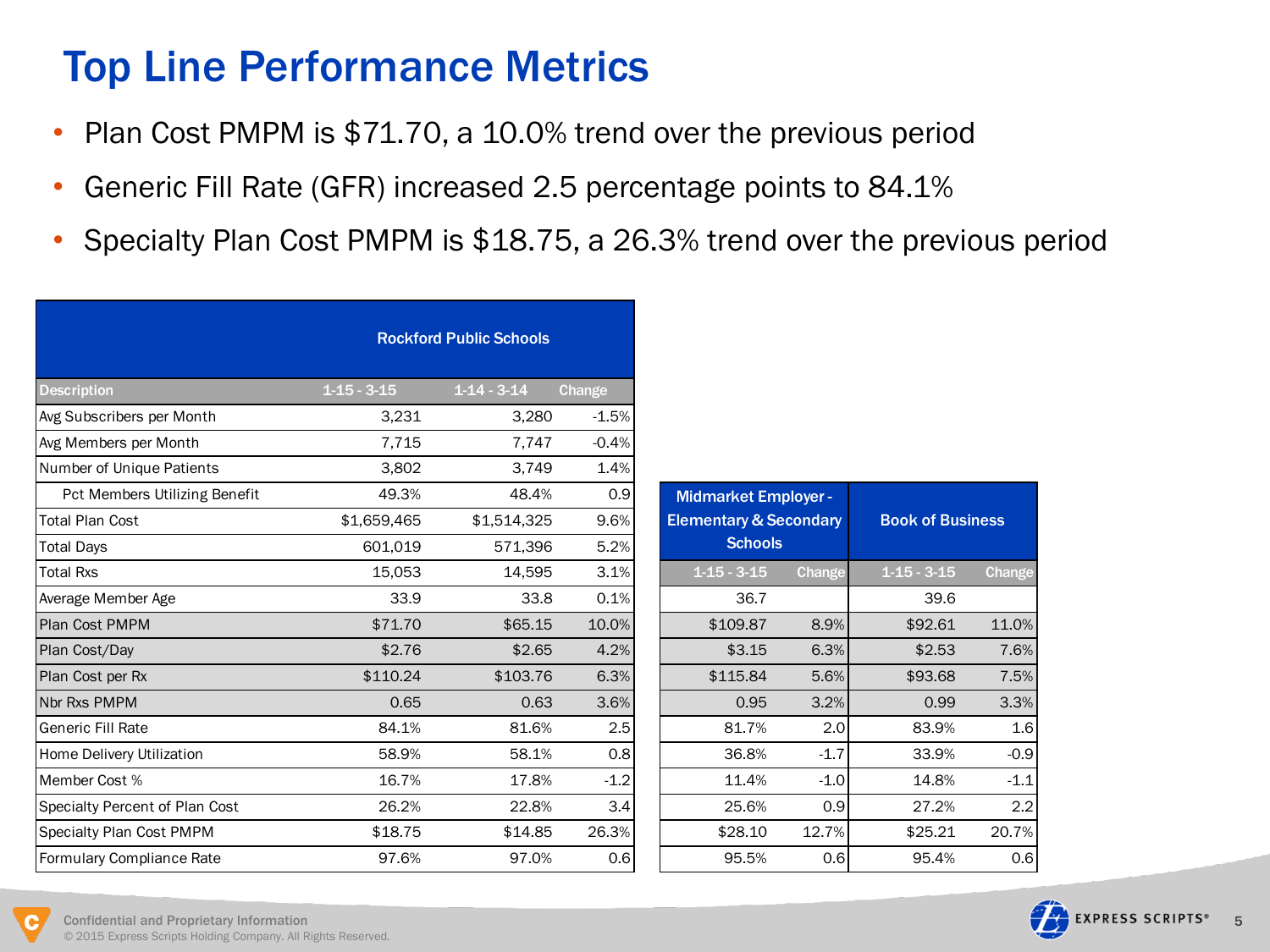# Top Line Performance: Specialty

- Plan Cost PMPM trend on specialty drugs is 26.3%, compared to a 5.2% Plan Cost PMPM trend on non-specialty drugs
- There are 43 unique specialty patients, a decrease of 4 specialty patients over the previous period

|                               |               |                      |               | <b>Rockford Public Schools</b> |                  |               |                                   |               |  |
|-------------------------------|---------------|----------------------|---------------|--------------------------------|------------------|---------------|-----------------------------------|---------------|--|
|                               |               | <b>Non-Specialty</b> |               |                                | <b>Specialty</b> |               |                                   |               |  |
| <b>Description</b>            | $1-15 - 3-15$ | $1-14-3-14$          | <b>Change</b> | $1-15-3-15$                    | $1-14-3-14$      | <b>Change</b> |                                   |               |  |
| Avg Subscribers per Month     | 3,231         | 3,280                | $-1.5%$       | 3,231                          | 3,280            | $-1.5%$       |                                   |               |  |
| Avg Members per Month         | 7,715         | 7,747                | $-0.4%$       | 7,715                          | 7,747            | $-0.4%$       |                                   |               |  |
| Number of Unique Patients     | 3,799         | 3,741                | 1.6%          | 43                             | 47               | $-8.5%$       |                                   |               |  |
| Pct Members Utilizing Benefit | 49.2%         | 48.3%                | 1.0           | 0.6%                           | 0.6%             | 0.0           |                                   |               |  |
| <b>Total Plan Cost</b>        | \$1,225,370   | \$1,169,144          | 4.8%          | \$434,095                      | \$345,180        | 25.8%         | <b>Specialty</b>                  |               |  |
| Percent of Total Plan Cost    | 73.8%         | 77.2%                | $-3.4$        | 26.2%                          | 22.8%            | 3.4           | <b>Midmarket Employer -</b>       |               |  |
| <b>Total Days</b>             | 598,091       | 568,071              | 5.3%          | 2,928                          | 3,325            | $-11.9%$      | <b>Elementary &amp; Secondary</b> |               |  |
| <b>Total Rxs</b>              | 14,983        | 14,513               | 3.2%          | 70                             | 82               | $-14.6%$      | <b>Schools</b>                    |               |  |
| Percent of Total Rxs          | 99.53%        | 99.44%               | 0.1           | 0.47%                          | 0.56%            | $-0.1$        | $1-15-3-15$                       | <b>Change</b> |  |
| Plan Cost PMPM                | \$52.94       | \$50.30              | 5.2%          | \$18.75                        | \$14.85          | 26.3%         | \$28.10                           | 12.7%         |  |
| Plan Cost/Day                 | \$2.05        | \$2.06               | $-0.5%$       | \$148.26                       | \$103.81         | 42.8%         | \$160.80                          | 19.3%         |  |
| Plan Cost per Rx              | \$81.78       | \$80.56              | 1.5%          | \$6,201.36                     | \$4,209.52       | 47.3%         | \$5,584.09                        | 15.2%         |  |
| Nbr Rxs PMPM                  | 0.65          | 0.62                 | 3.7%          | 0.003                          | 0.004            | $-14.3%$      | 0.005                             | $-2.1%$       |  |
| lGeneric Fill Rate            | 84.4%         | 82.0%                | 2.4           | 12.9%                          | 18.3%            | $-5.4$        | 16.5%                             | 2.5           |  |
| Member Cost %                 | 21.1%         | 21.7%                | $-0.6$        | 1.0%                           | 1.3%             | $-0.4$        | 1.8%                              | 0.3           |  |



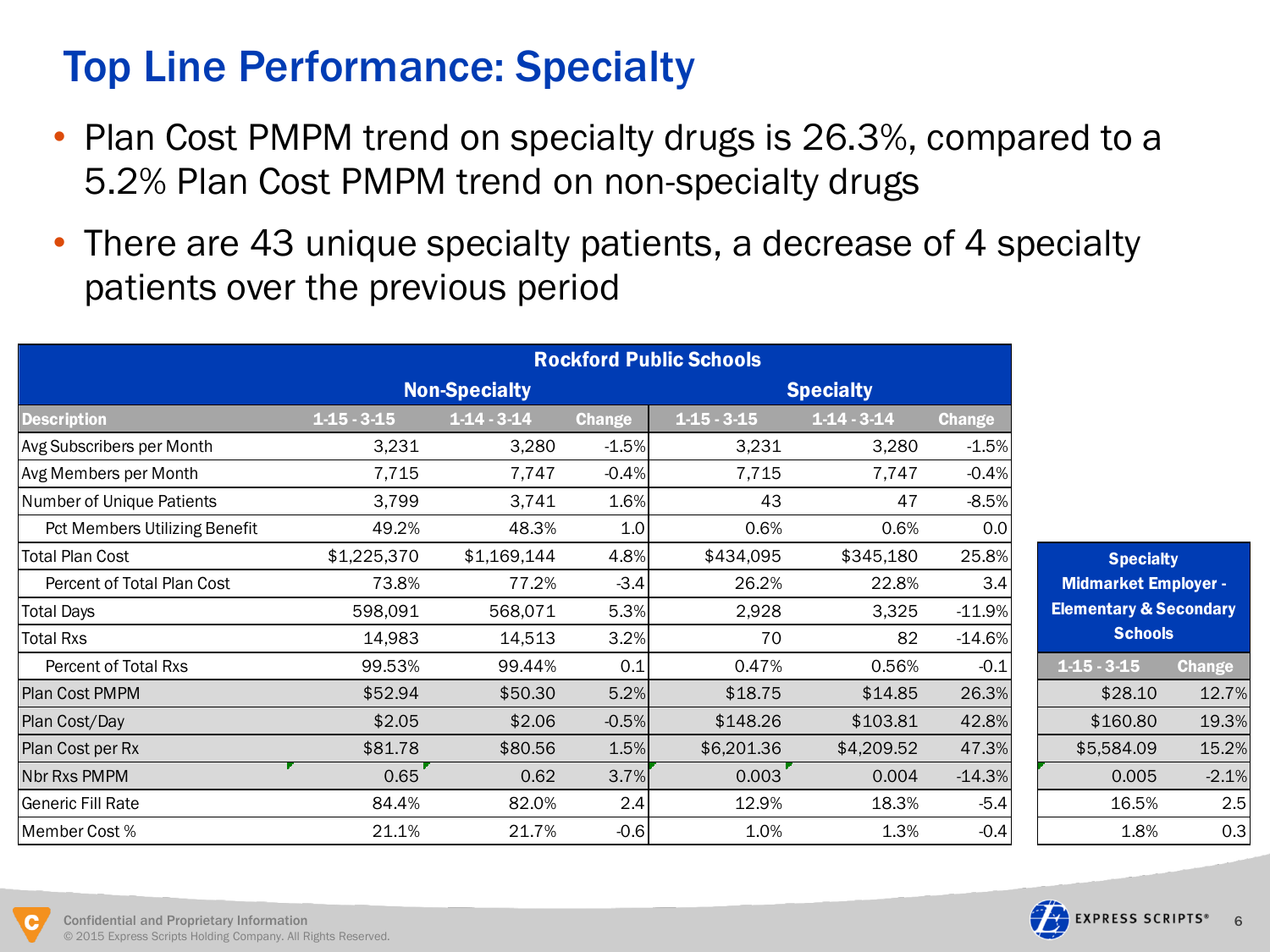# Clinical Savings and Impact

- Rockford Public Schools saved \$180,119 by helping patients make clinically appropriate decisions via Clinical Programs
- Savings from these programs decreased Plan Cost PMPM by 9.8%

|                | <b>Plan Cost Savings</b>            |                                |               |  |  |  |  |  |  |  |  |  |  |
|----------------|-------------------------------------|--------------------------------|---------------|--|--|--|--|--|--|--|--|--|--|
| <b>Program</b> | <b>Current</b><br>$1 - 15 - 3 - 15$ | <b>Previous</b><br>$1-14-3-14$ | <b>Change</b> |  |  |  |  |  |  |  |  |  |  |
| <b>AUM</b>     | \$25,414                            | \$11,764                       | 116.0%        |  |  |  |  |  |  |  |  |  |  |
| <b>CDUR</b>    | \$153,692                           | \$103,350                      | 48.7%         |  |  |  |  |  |  |  |  |  |  |
| <b>RDUR</b>    | \$0                                 | \$0                            | 0.0%          |  |  |  |  |  |  |  |  |  |  |
| RationalMED    | \$0                                 | \$0                            | 0.0%          |  |  |  |  |  |  |  |  |  |  |
| Interchange    | \$1,014                             | \$2,689                        | $-62.3%$      |  |  |  |  |  |  |  |  |  |  |

AUM - Advanced Utilization Management

CDUR - Concurrent Drug Utilization Review (health and safety edits)

RDUR - Retrospective Drug Utilization Review

RationalMED - Clinical Outreach Program that includes messaging to physicians, pharmacists, and members (optional) regarding health and safety issues.

Interchange - Consists of two primary programs the first targets Multi-Source Brand drugs with DAW 1 or 3 alerting patients or prescribers of a Generic equivalent. The second program targets non-preferred Single-Source Brand drugs alerting prescribers of a therapeutically equivalent lower cost Generic alternative or Preferred Brand.





Plan Cost PMPM





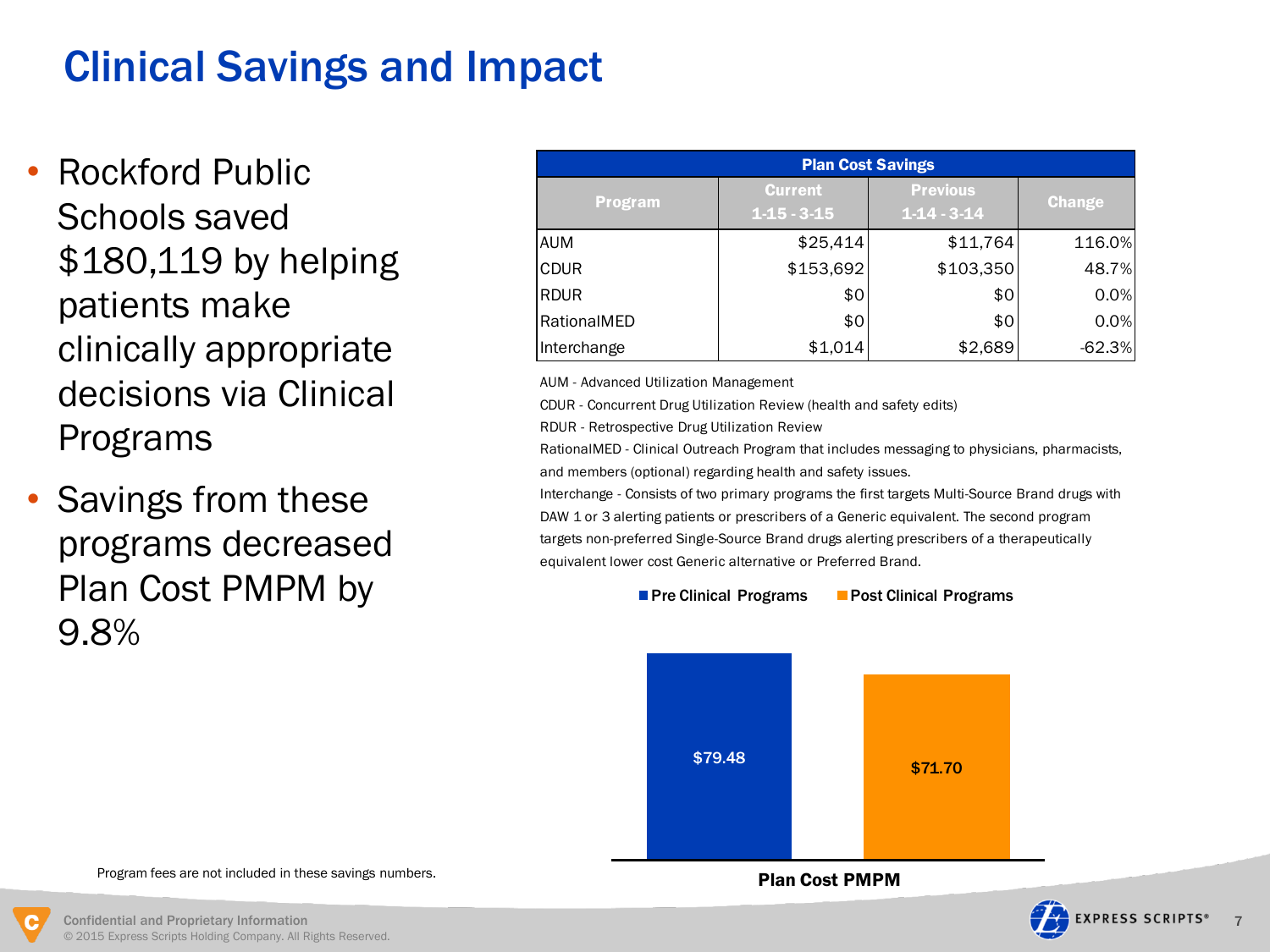# Trend Components

- Non-specialty Plan Cost PMPM trend is 5.2% while specialty is at 26.3%
- Inflation is the largest cost driver of your non-specialty Plan Cost PMPM
- Drug Mix is the largest cost saver of your non-specialty Plan Cost PMPM

|                                 | <b>OVERALL</b> | <b>NON-SPECIALTY</b> | <b>SPECIALTY</b> |  |  |
|---------------------------------|----------------|----------------------|------------------|--|--|
| <b>Previous Plan Cost PMPM</b>  | \$65.15        | \$50.30              | \$14.85          |  |  |
| Utilization                     | 6.0%           | 5.8%                 | $-16.1%$         |  |  |
| Inflation                       | 8.4%           | 7.7%                 | 15.4%            |  |  |
| Drug Mix                        | $-4.5%$        | $-6.2%$              | 27.3%            |  |  |
| <b>Discount</b>                 | $-1.5%$        | $-3.1%$              | $-1.1%$          |  |  |
| <b>Cost Share</b>               | 1.7%           | 1.0%                 | 0.8%             |  |  |
| <b>Change in Plan Cost PMPM</b> | 10.0%          | 5.2%                 | 26.3%            |  |  |
| <b>Current Plan Cost PMPM</b>   | \$71.70        | \$52.94              | \$18.75          |  |  |

Date Range 1-15 - 3-15 versus 1-14 - 3-14

Utilization based on change in days PMPM

Inflation based on change in AWP/quantity at a drug level

Drug Mix based on changes in therapy, addition of new therapies and the blend of brand/generics

Discount based on change in aggregate AWP discount

Cost share based on change in aggregate member share



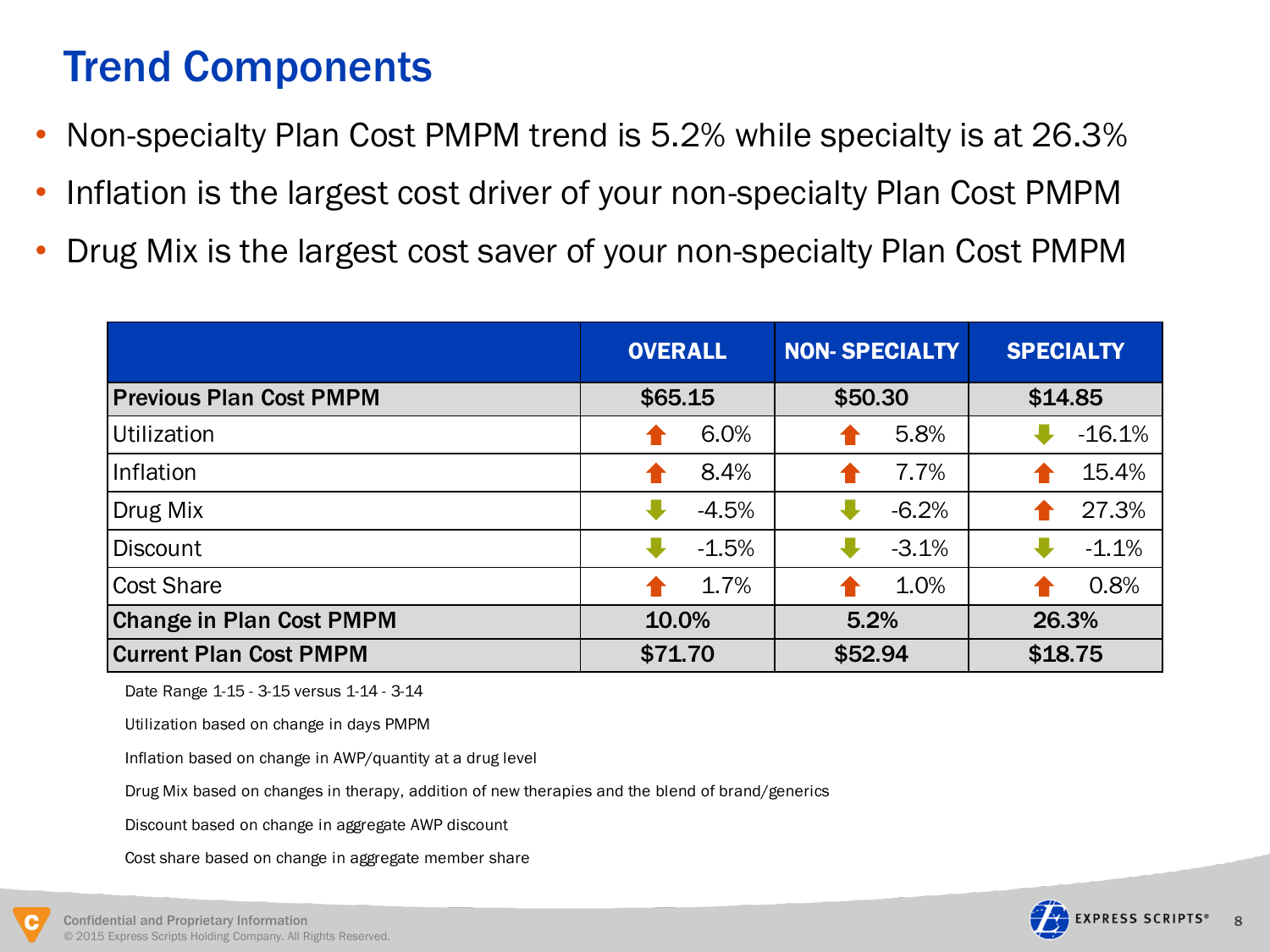# Trend Components: Utilization

- Prevalence (patients per member) has increased 0.9 points
- Intensity (days per patient) has increased 3.7%





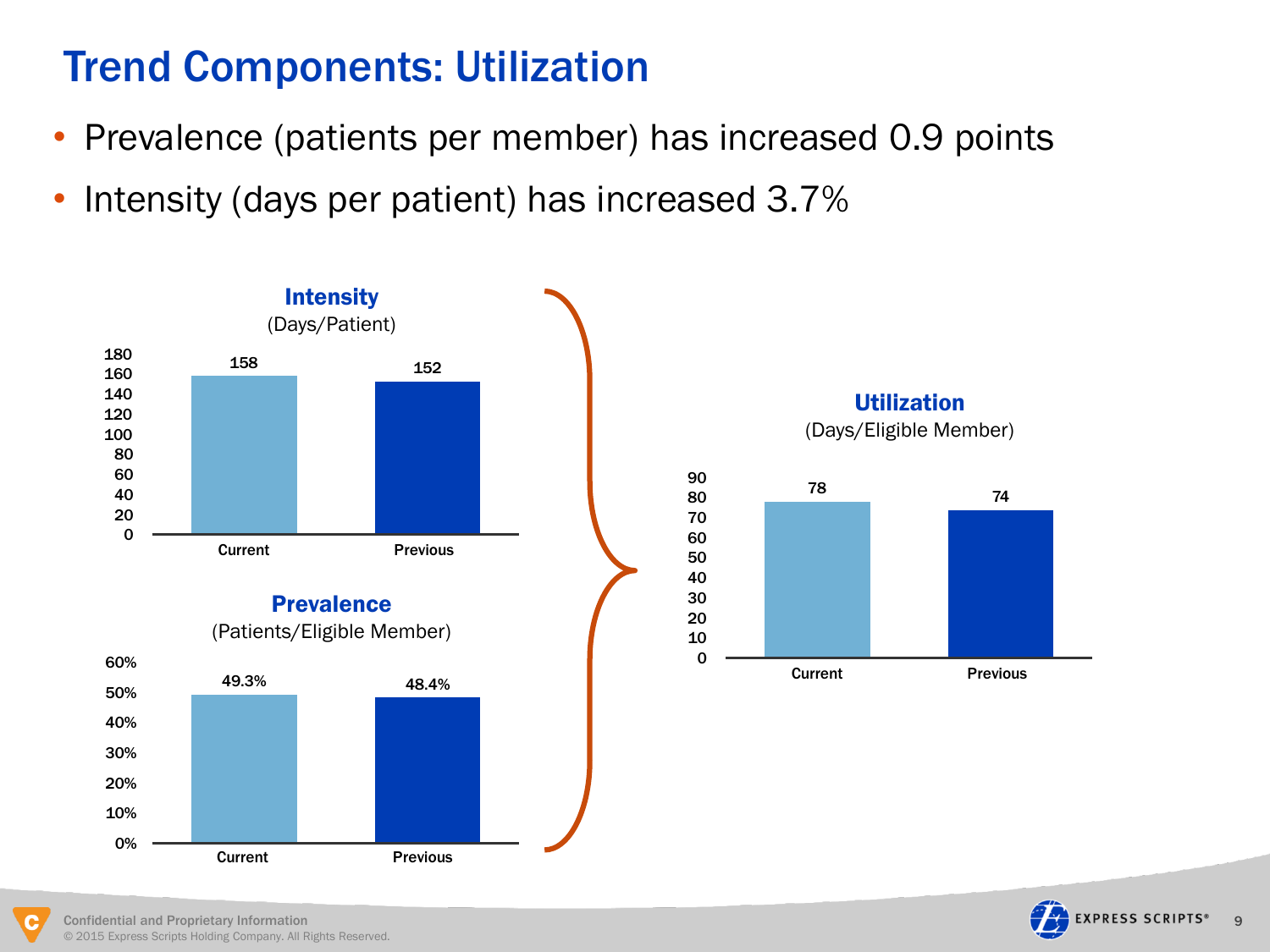# Trend Components: Inflation

- Brand Drug inflation accounted for an increase of \$5.45 in Plan Cost PMPM
- Reduce this impact by moving members away from highly inflated brands to generic therapeutic alternatives



### Drug Inflation

|                               | Brand Drug Inflation - Top Impacted Drugs* |                                    |                   |       |                    |            |                   |             |             |                                             |  |  |  |
|-------------------------------|--------------------------------------------|------------------------------------|-------------------|-------|--------------------|------------|-------------------|-------------|-------------|---------------------------------------------|--|--|--|
|                               |                                            |                                    | $1 - 15 - 3 - 15$ |       |                    |            | $1 - 14 - 3 - 14$ |             |             | % Change                                    |  |  |  |
| <b>Drug Name/ Strength</b>    | <b>Specialty</b><br><b>Flag</b>            | <b>Scheduled</b><br><b>Release</b> | <b>AWP</b>        | QTY   | AWP/<br><b>QTY</b> | <b>AWP</b> | QTY               | AWP/<br>QTY | AWP/<br>QTY | <b>Inflation</b><br>Impact on<br><b>AWP</b> |  |  |  |
| MYSOLINE 250 MG               | No                                         | N/A                                | \$24,171          | 540   | \$44.76            | \$6,976    | 540               | \$12.92     | 246.5%      | \$17,195                                    |  |  |  |
| HUMIRA 40MG/0.8ML             | Yes                                        | 2016                               | \$115,380         | 66    | \$1,748.19         | \$108,113  | 72                | \$1,501.57  | 16.4%       | \$16,277                                    |  |  |  |
| HUMALOG 100/ML                | No                                         | N/A                                | \$45,887          | 1,600 | \$28.68            | \$48,686   | 2,120             | \$22.97     | 24.9%       | \$9,143                                     |  |  |  |
| lWELLBUTRIN XL 300 MG         | No                                         | N/A                                | \$13,190          | 360   | \$36.64            | \$3,113    | 180               | \$17.29     | 111.9%      | \$6,964                                     |  |  |  |
| <b>ENBREL 50 MG/ML</b>        | Yes                                        | N/A                                | \$45,461          | 51    | \$892.09           | \$36,381   | 47                | \$773.41    | 15.3%       | \$6,048                                     |  |  |  |
| LANTUS SOLOSTAR 100/ML (3)    | No                                         | N/A                                | \$31,759          | 1,065 | \$29.82            | \$23,279   | 960               | \$24.25     | 23.0%       | \$5,933                                     |  |  |  |
| ICLOBETASOL PROPIONATE 0.0005 | No                                         | N/A                                | \$7,765           | 1,050 | \$7.40             | \$1,699    | 965               | \$1.76      | 319.9%      | \$5,916                                     |  |  |  |
| TREXIMET 85MG-500MG           | N <sub>o</sub>                             | N/A                                | \$9,007           | 108   | \$83.40            | \$4,129    | 126               | \$32.77     | 154.5%      | \$5,468                                     |  |  |  |
| IANUCORT-HC 25 MG             | N <sub>0</sub>                             | N/A                                | \$5,594           | 260   | \$21.51            | \$1,184    | 200               | \$5.92      | 263.5%      | \$4,055                                     |  |  |  |
| LANTUS 100/ML                 | No                                         | N/A                                | \$17,594          | 590   | \$29.82            | \$19,488   | 849               | \$22.95     | 29.9%       | \$4,052                                     |  |  |  |

\*Compounds are excluded from the Top 10 Impacted Drugs

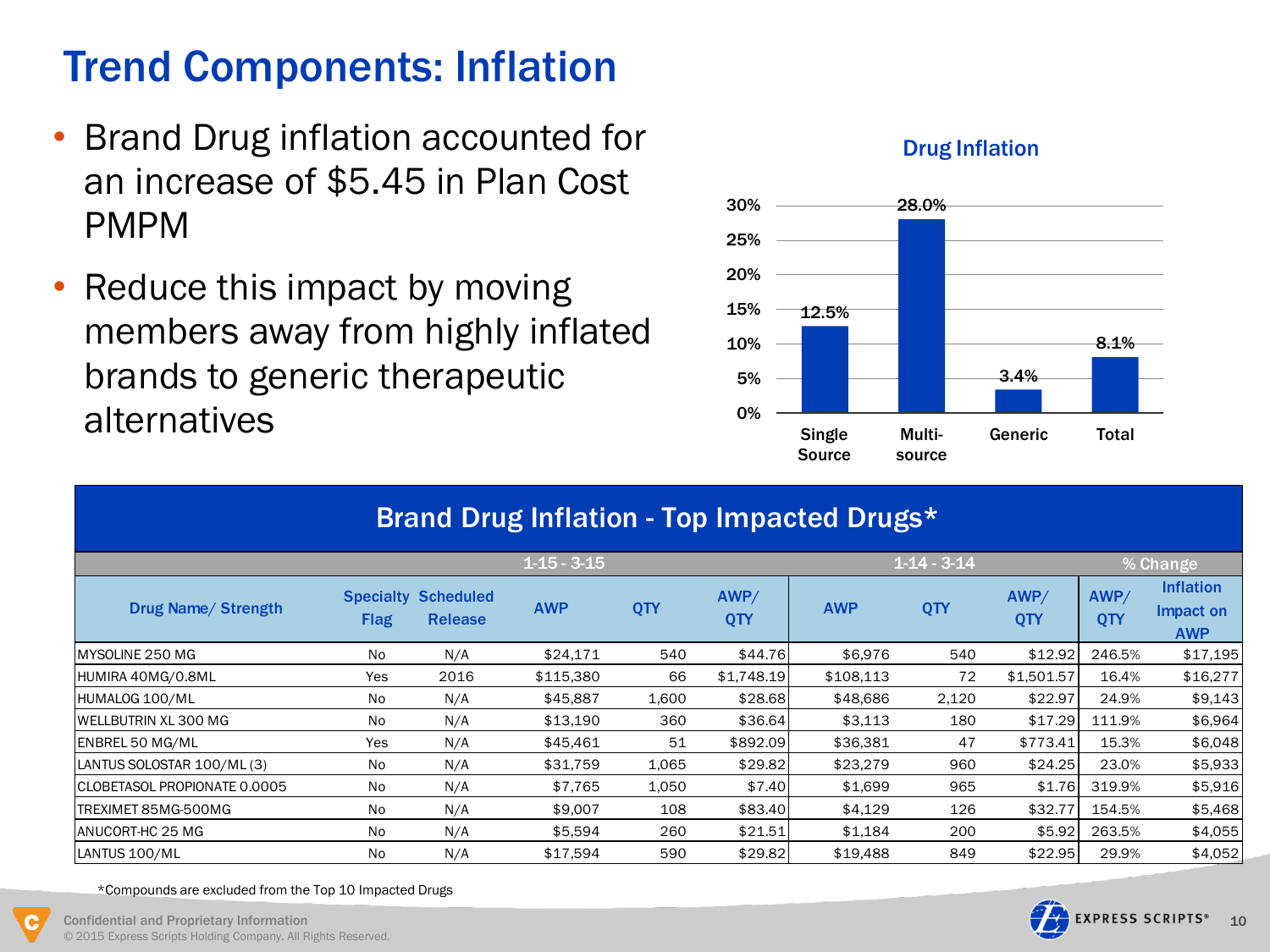# Trend Components: Specialty Inflation

- Brand Drug inflation accounted for an increase of \$2.29 in Specialty Plan Cost PMPM
- Reduce this impact by moving members away from highly inflated brands to generic therapeutic alternatives



### Drug Inflation

|                                  | <b>Brand Drug Inflation - Top Impacted Drugs</b> |                                    |                   |     |                    |            |                   |                    |                    |                                             |  |  |  |
|----------------------------------|--------------------------------------------------|------------------------------------|-------------------|-----|--------------------|------------|-------------------|--------------------|--------------------|---------------------------------------------|--|--|--|
|                                  |                                                  |                                    | $1 - 15 - 3 - 15$ |     |                    |            | $1 - 14 - 3 - 14$ |                    |                    | % Change                                    |  |  |  |
| <b>Drug Name/ Strength</b>       | <b>Specialty</b><br><b>Flag</b>                  | <b>Scheduled</b><br><b>Release</b> | <b>AWP</b>        | QTY | AWP/<br><b>QTY</b> | <b>AWP</b> | QTY               | AWP/<br><b>QTY</b> | AWP/<br><b>QTY</b> | <b>Inflation</b><br>Impact on<br><b>AWP</b> |  |  |  |
| HUMIRA 40MG/0.8ML                | Yes                                              | 2016                               | \$115,380         | 66  | \$1.748.19         | \$108.113  | 72                | \$1,501.57         | 16.4%              | \$16,277                                    |  |  |  |
| ENBREL 50 MG/ML                  | Yes                                              | N/A                                | \$45,461          | 51  | \$892.09           | \$36,381   | 47                | \$773.41           | 15.3%              | \$6,048                                     |  |  |  |
| REBIF 44MCG/.5ML                 | Yes                                              | 2026                               | \$19,561          | 18  | \$1,086.74         | \$34,822   | 36                | \$967.28           | 12.4%              | \$2,150                                     |  |  |  |
| GONAL-F RFF REDI-JECT 300/0.5ML  | Yes                                              | N/A                                | \$19,230          | 15  | \$1,326.24         | \$4,835    | 4                 | \$1,208.64         | 9.7%               | \$1,705                                     |  |  |  |
| FORTEO 20MCG/DOSE                | Yes                                              | 2019                               | \$6,330           |     | \$879.10           | \$5,103    |                   | \$708.70           | 24.0%              | \$1,227                                     |  |  |  |
| MENOPUR 75 UNIT                  | Yes                                              | N/A                                | \$6,976           | 42  | \$166.10           | \$7,275    | 53                | \$137.27           | 21.0%              | \$1,211                                     |  |  |  |
| <b>PULMOZYME 1 MG/ML</b>         | Yes                                              | N/A                                | \$10,135          | 225 | \$45.04]           | \$9,298    | 225               | \$41.32            | 9.0%               | \$837                                       |  |  |  |
| GONAL-F RFF REDI-JECT 900/1.5 ML | Yes                                              | N/A                                | \$3,979           | 3   | \$1,326.24         | \$13,755   | 12                | \$1,146.24         | 15.7%              | \$540                                       |  |  |  |
| XOLAIR 150 MG                    | Yes                                              | N/A                                | \$6,051           | 6   | \$1,008.49         | \$13,054   | 14                | \$932.41           | 8.2%               | \$456                                       |  |  |  |
| AMPYRA 10 MG                     | Yes                                              | N/A                                | \$4,264           | 120 | \$35.54            | \$7,687    | 240               | \$32.03            | 10.9%              | \$421                                       |  |  |  |

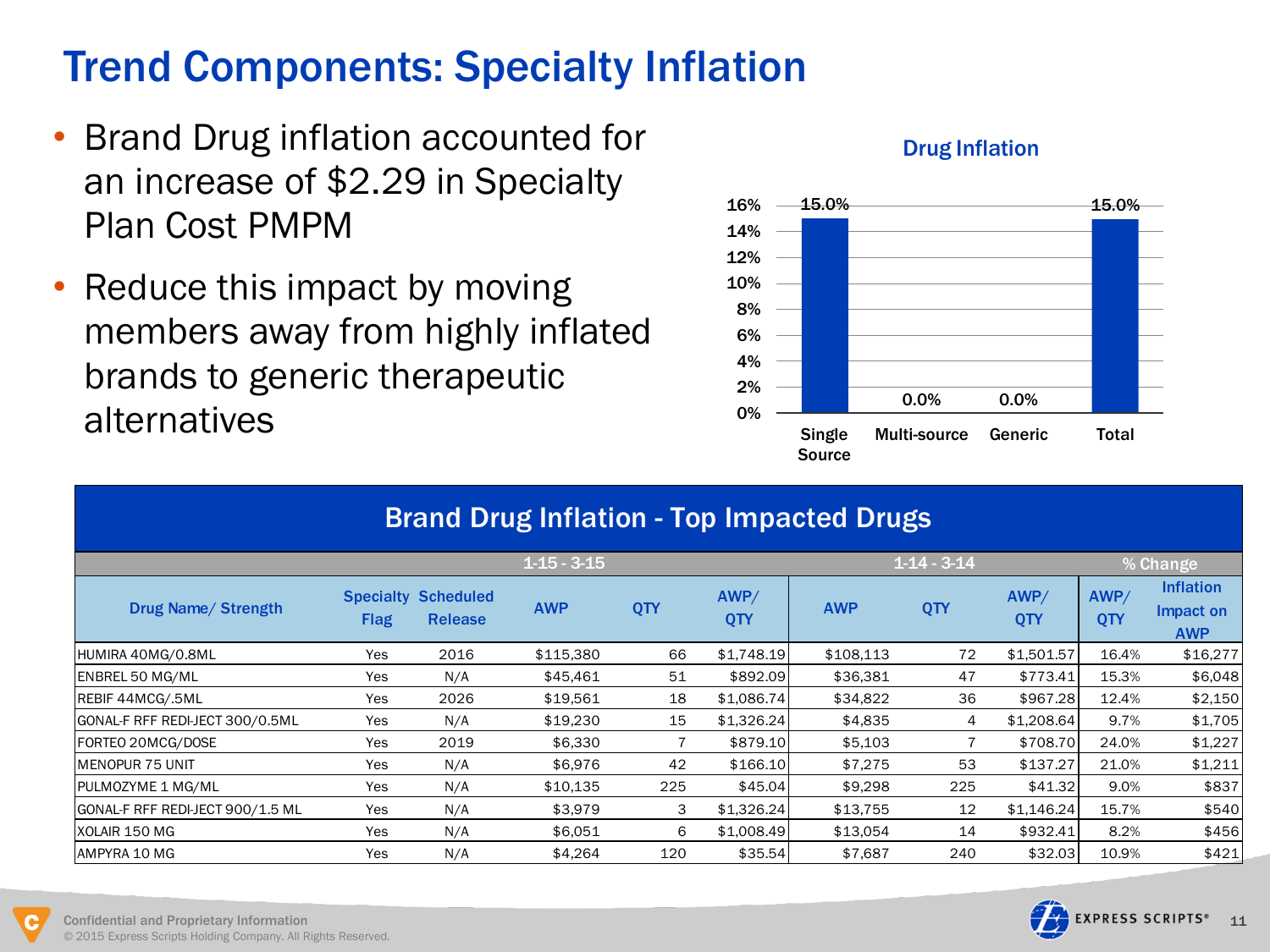# Trend Components: Member Cost

• Overall Member Cost is 16.7% a 1.2 point decrease over previous period



Previous Member Cost %

Current Member Cost %

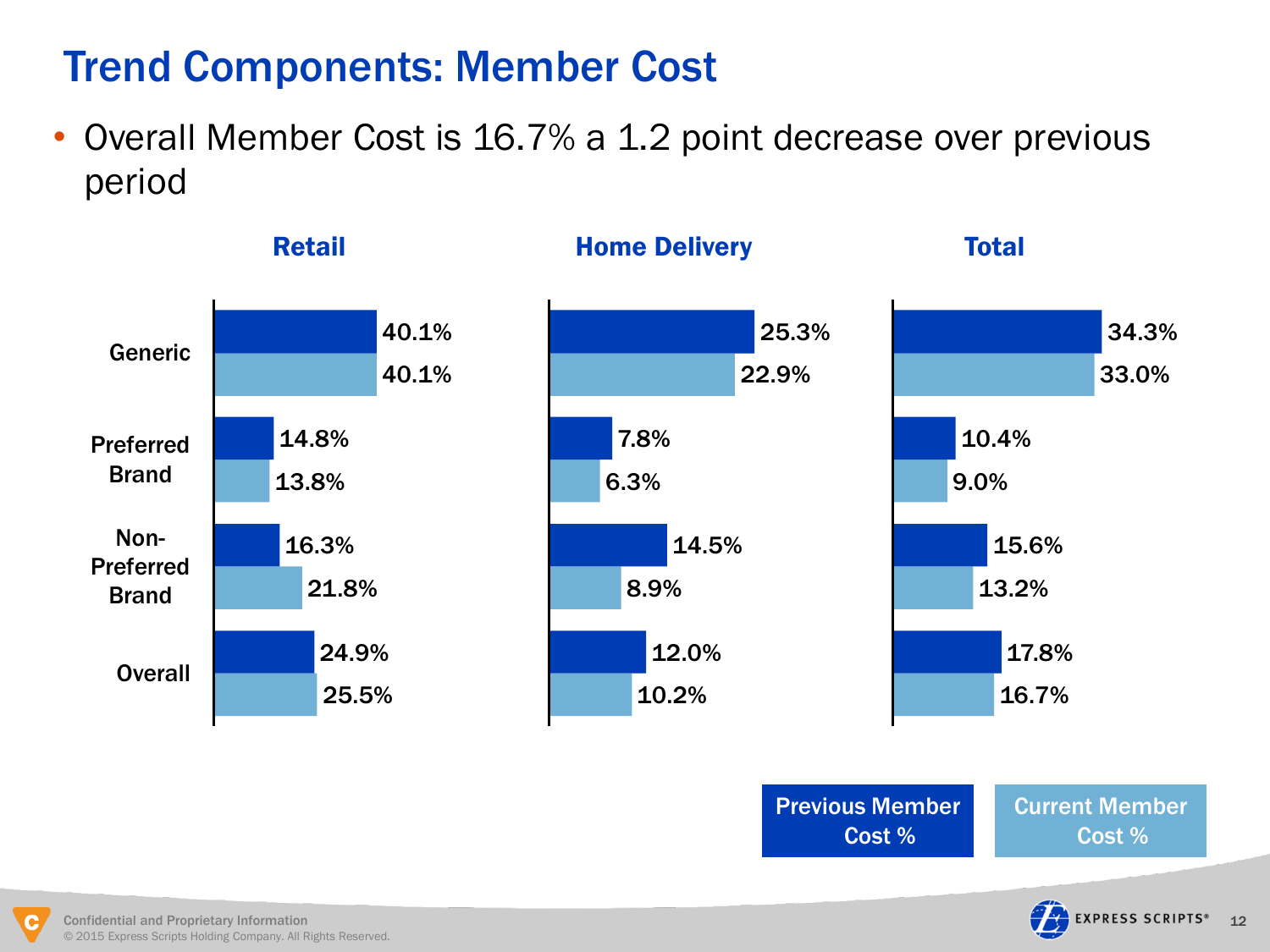

# ${\bf Clinical \; Review}$ 2014 Express Scripts Holding Company. All Rights Reserved.

**XX**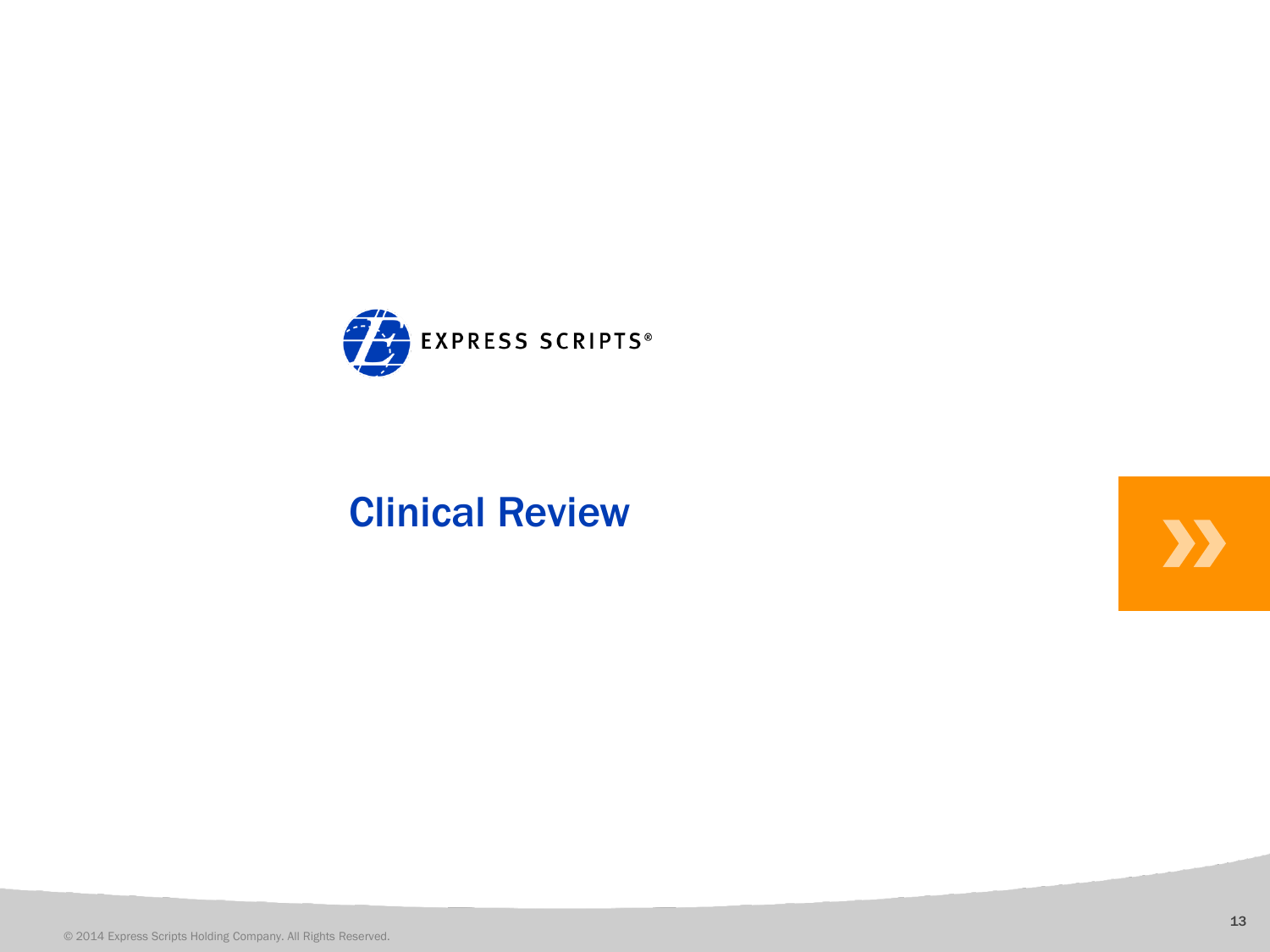### A TRC-Stratified Look at Your Member Population டை  $\boldsymbol{\nabla}$ Rare and HIV/ Cardio-Neuro-Women's **Oncology Diabetes Pulmonary Health Specialty** Immunology vascular science PATIENTS 47 32 55 329 690 726 1,047 271 PLAN COST SPEND \$0.4M \$67.8K \$85.6K \$0.3M \$0.2M \$0.2M \$0.3M \$38.0K PLAN COST % SPEND 23.7% 4.1% 5.2% 15.3% 14.5% 10.3% 18.1% 2.3%

Clinical specialization in a specific condition helps to better identify issues and improve health outcomes.

Specialist pharmacists learn extensive communication skills to enhance the patient experience and improve adherence.

98%\* **FOR SPECIALIST PHARMACISTS MFMRFR** SATISFACTION AT

 Reporting period: January 01, 2015 thru March 31, 2015. Spend based on Plan Cost. \* Member Satisfaction rates are not client specific.

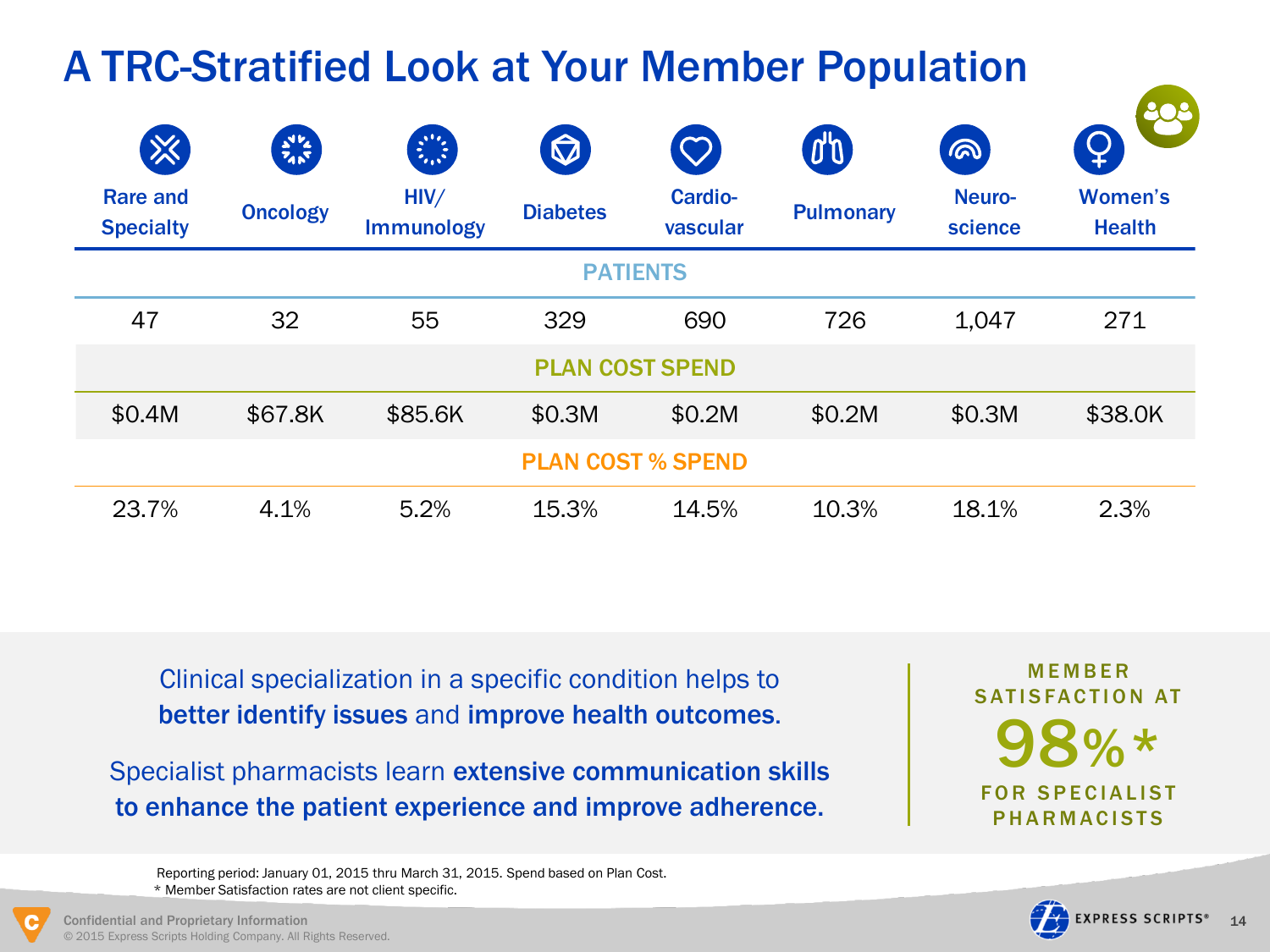# Patient Stratification

### Patient Care Needs

### **Well**

Smoking Cessation, Allergies, Constipation/Anti diarrheals, Topical Antifungal / Anti bacterial infection treatment

Acute

Colds & Flu, Strep Throat, Ear Infection, Headache, Sprains

### Chronic

Heart Disease, Diabetes, Arthritis, High Blood Pressure, High Cholesterol, Dementia, Back Pain

### **Complex**

Multiple Chronic Conditions such as Heart Failure & Diabetes, Cancer, AIDS, Multiple Sclerosis, Metabolic Syndrome

GFR % calculated with Unadjusted Rxs



### **Previous**



|                           | <b>Well</b> | <b>Acute</b> | <b>Chronic</b> | <b>Complex</b> | <b>Total</b> |
|---------------------------|-------------|--------------|----------------|----------------|--------------|
| <b>Members</b>            | 4.095       | 629          | 2.494          | 497            | 7,715        |
| Members %                 | 53.1%       | 8.2%         | 32.3%          | 6.4%           | 100.0%       |
| Plan Cost                 | \$37,591    | \$68,538     | \$828,013      | \$725,322      | \$1,659,465  |
| Plan Cost %               | 2.3%        | 4.1%         | 49.9%          | 43.7%          | 100.0%       |
| Member Age (Avg.)         | 26.4        | 25.1         | 42.2           | 49.8           | 33.9         |
| Copay                     | \$4.214     | \$18,487     | \$215,466      | \$97,153       | \$335,321    |
| Copay/Member              | \$1         | \$29         | \$86           | \$195          | \$43         |
| Plan Spend/Member         | \$9         | \$109        | \$332          | \$1,459        | <b>\$215</b> |
| Days of Therapy/Member    | 2.6         | 34.7         | 154.2          | 369.7          | 77.9         |
| GFR %                     | 78.7%       | 89.4%        | 84.1%          | 82.8%          | 84.1%        |
| Home Delivery Utilization | 45.4%       | 25.9%        | 58.7%          | 64.0%          | 58.9%        |

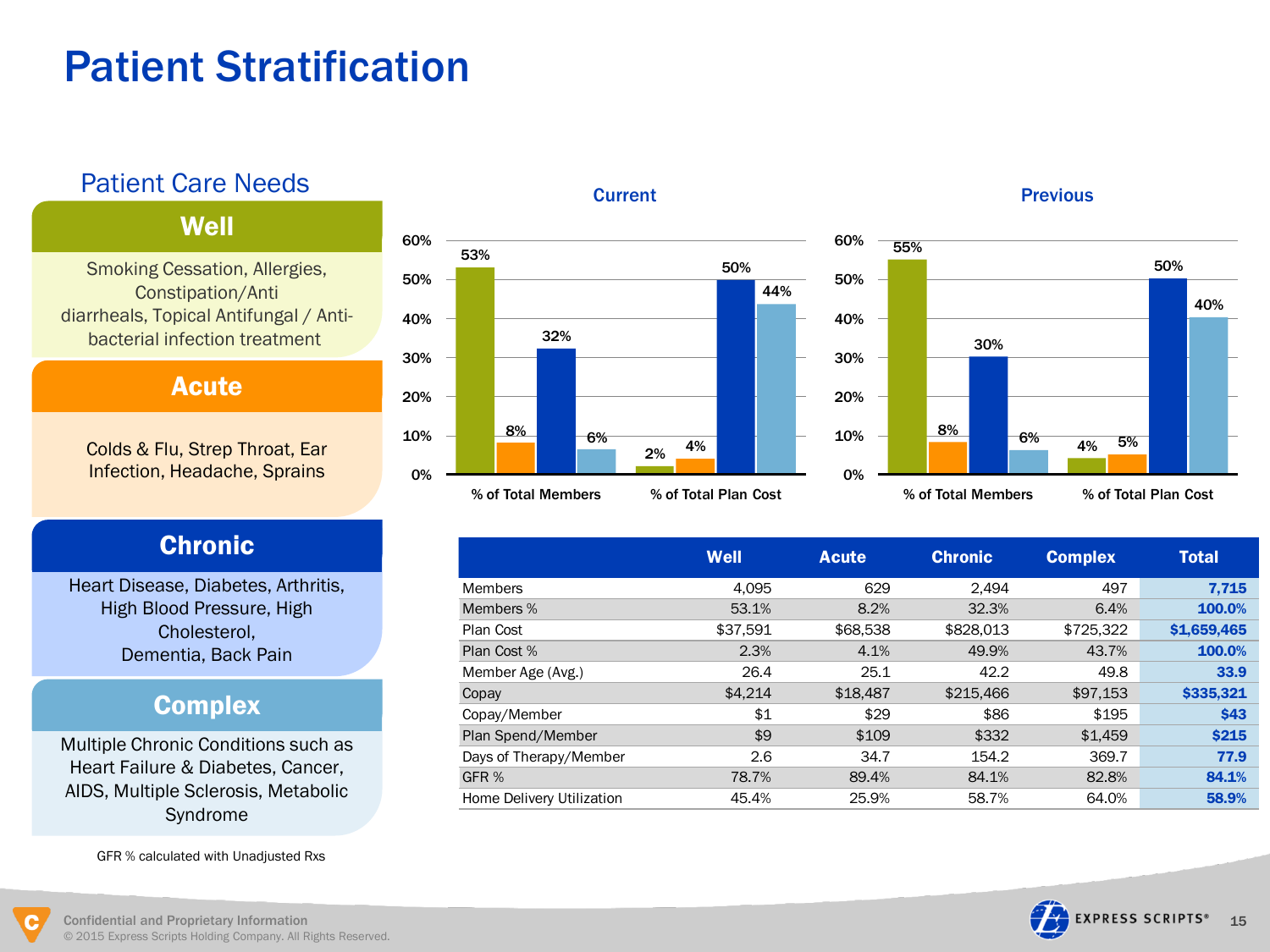# Top 10 Indications

• The largest trend is in Multiple Sclerosis, at 98.3%

# REPRESENT 57.4% OF YOUR TOTAL PLAN COST

|                  | <b>Top Indications by Plan Cost</b> |                |                                     |            |                 |                  |                        |             |             |                |            |                 |                |             |               |
|------------------|-------------------------------------|----------------|-------------------------------------|------------|-----------------|------------------|------------------------|-------------|-------------|----------------|------------|-----------------|----------------|-------------|---------------|
|                  |                                     |                |                                     |            | $1-15-3-15$     |                  |                        |             |             |                |            | $1-14-3-14$     |                |             | %             |
|                  |                                     |                |                                     |            |                 |                  |                        | Peer        |             |                |            |                 |                |             | <b>Change</b> |
|                  |                                     |                |                                     |            |                 |                  | <b>Generic Generic</b> |             | Plan        |                |            |                 | <b>Generic</b> | Plan        | Plan          |
| <b>AUM Mgmt.</b> |                                     | <b>Peer</b>    |                                     |            |                 |                  | <b>Fill</b>            | <b>Fill</b> | Cost        |                |            |                 | <b>Fill</b>    | <b>Cost</b> | <b>Cost</b>   |
| <b>Strategy</b>  | <b>Rank Rank</b>                    |                | <b>Indication</b>                   | <b>Rxs</b> | <b>Patients</b> | <b>Plan Cost</b> | Rate                   | Rate        | <b>PMPM</b> | Rank           | <b>Rxs</b> | <b>Patients</b> | Rate           | <b>PMPM</b> | <b>PMPM</b>   |
| ST/PA/DOM        | 1                                   | $\mathbf{1}$   | <b>DIABETES</b>                     | 825        | 288             | \$170,671        | 47.9%                  | 44.1%       | \$7.37      | $\overline{2}$ | 673        | 271             | 47.3%          | \$5.74      | 28.4%         |
| ST/PA/DQM        | $\overline{2}$                      | $\overline{2}$ | <b>INFLAMMATORY CONDITIONS</b>      | 49         | 32              | \$165,510        | 26.5%                  | 21.9%       | \$7.15      | 1              | 59         | 38              | 28.8%          | \$6.56      | 9.0%          |
| ST/PA/DOM        | 3                                   | 4              | <b>MULTIPLE SCLEROSIS</b>           | 13         | 9 <sup>1</sup>  | \$134,913        | 0.0%                   | 0.0%        | \$5.83      | 6              | 6          | 6               | 0.0%           | \$2.94      | 98.3%         |
| ST/PA            | $\overline{4}$                      | 12             | ATTENTION DISORDERS                 | 622        | 258             | \$107,010        | 68.3%                  | 71.3%       | \$4.62      | 3              | 596        | 248             | 64.6%          | \$3.92      | 17.8%         |
| ST/DQM           | 5                                   | 16             | <b>DEPRESSION</b>                   | 1.208      | 658             | \$80,075         | 94.4%                  | 95.2%       | \$3.46      | $\overline{4}$ | 1.108      | 617             | 94.3%          | \$3.52      | $-1.6%$       |
| ST/PA/DOM        | 6                                   | 3              | HIGH BLOOD CHOLESTEROL              | 724        | 501             | \$74,053         | 82.2%                  | 80.7%       | \$3.20      |                | 737        | 502             | 81.3%          | \$2.70      | 18.5%         |
| ST/PA/DQM        |                                     | 13             | MENTAL/NEURO DISORDERS              | 189        | 93              | \$60,147         | 75.1%                  | 63.0%       | \$2.60      | 8              | 169        | 82              | 70.4%          | \$2.54      | 2.2%          |
| ST/PA/DQM        | 8                                   | $\overline{7}$ | <b>ASTHMA</b>                       | 552        | 367             | \$59,096         | 40.8%                  | 41.7%       | \$2.55      | 9              | 505        | 339             | 35.6%          | \$2.23      | 14.6%         |
| ST/DQM           | 9                                   | 17             | <b>CONTRACEPTIVES</b>               | 850        | 455             | \$51,767         | 82.9%                  | 76.5%       | \$2.24      | 14             | 805        | 445             | 80.7%          | \$1.93      | 16.1%         |
| ST/PA/DQM        | 10                                  | 5              | PAIN/INFLAMMATION                   | 1,328      | 686             | \$49,268         | 95.9%                  | 93.0%       | \$2.13      | 10             | 1.397      | 730             | 92.6%          | \$2.21      | $-3.8%$       |
|                  |                                     |                | Total Top 10:                       | 6.360      |                 | \$952.511        | 77.2%                  |             | \$41.15     |                | 6.055      |                 | 76.1%          | \$34.29     | 20.0%         |
|                  |                                     |                | <b>Differences Between Periods:</b> | 305        |                 | \$155,442        | 1.2%                   |             | \$6.86      |                |            |                 |                |             |               |

Peer = Express Scripts Peer 'Midmarket Employer - Elementary & Secondary Schools' market segment

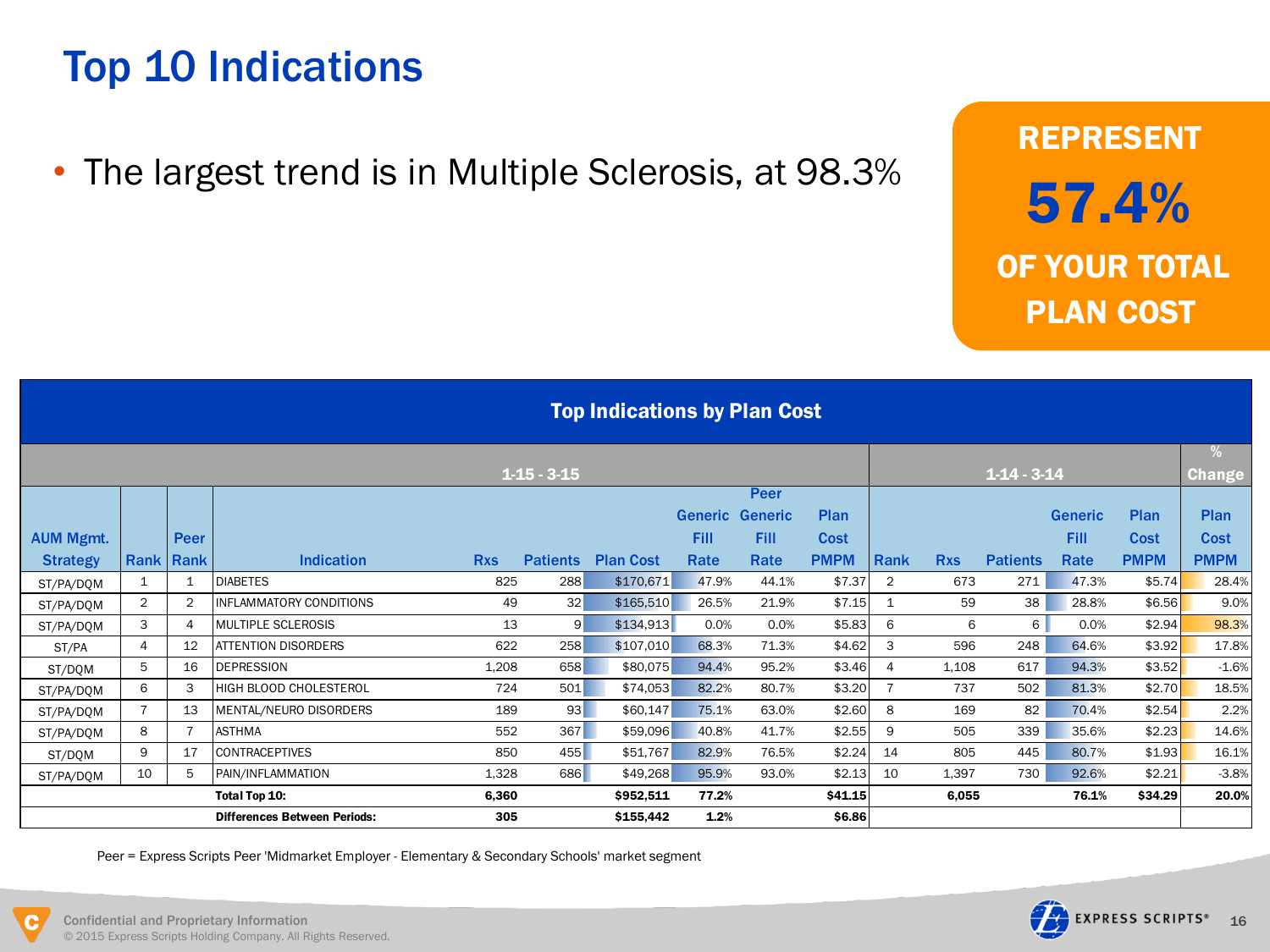# Top 25 Drugs

- Represent 43.8% of your total Plan Cost and comprise 16 indications
- 9 of your top 25 are specialty drugs

| <b>Top Drugs by Plan Cost</b> |                  |                |                              |                                |                |              |              |                               |                |                |                |                               |                               |
|-------------------------------|------------------|----------------|------------------------------|--------------------------------|----------------|--------------|--------------|-------------------------------|----------------|----------------|----------------|-------------------------------|-------------------------------|
|                               |                  |                |                              |                                |                | $1-15-3-15$  |              |                               |                | $1-14-3-14$    |                |                               | $6$ Change                    |
| <b>AUM</b><br>Mgmt.           | <b>Rank Rank</b> | Peer           | <b>Brand Name</b>            | <b>Indication</b>              | <b>Rxs</b>     | Pts.         | Plan<br>Cost | Plan<br>Cost /<br><b>PMPM</b> | Rank           | <b>Rxs</b>     | Pts.           | Plan<br>Cost /<br><b>PMPM</b> | Plan<br>Cost /<br><b>PMPM</b> |
| Strategy<br>ST/PA/DQM         | 1                | $\overline{2}$ | <b>HUMIRA</b>                | <b>INFLAMMATORY CONDITIONS</b> | 11             | 10           | \$98,526     | \$4.26                        | $\mathbf{1}$   | 13             | 12             | \$4.07                        | 4.5%                          |
| ST/PA                         | $\overline{2}$   | 9              | COPAXONE                     | <b>MULTIPLE SCLEROSIS</b>      | 8              | 5            | \$82.295     | \$3.56                        | $\overline{7}$ | $\overline{2}$ | $\overline{2}$ | \$1.34                        | 164.6%                        |
| PA                            | 3                | 227            | <b>XALKORI</b>               | CANCER                         | 3              | $\mathbf{1}$ | \$40,468     | \$1.75                        |                |                |                |                               |                               |
| ST/PA/DOM                     | $\overline{4}$   | 3              | <b>ENBREL</b>                | <b>INFLAMMATORY CONDITIONS</b> | $\overline{4}$ | 3            | \$38,847     | \$1.68                        | 8              | 4              | 4              | \$1.33                        | 25.7%                         |
| <b>DOM</b>                    | 5                | $\overline{7}$ | <b>ABILIFY</b>               | MENTAL/NEURO DISORDERS         | 29             | 20           | \$38.462     | \$1.66                        | $\overline{4}$ | 42             | 24             | \$1.61                        | 3.4%                          |
| <b>DQM</b>                    | 6                | 14             | <b>DULOXETINE HCL</b>        | <b>DEPRESSION</b>              | 117            | 76           | \$35,874     | \$1.55                        | 2              | 126            | 76             | \$2.46                        | $-37.0%$                      |
| N/A                           | $\overline{7}$   | 8              | <b>HUMALOG</b>               | <b>DIABETES</b>                | 36             | 29           | \$33.515     | \$1.45                        | 5              | 51             | 37             | \$1.50                        | $-3.5%$                       |
| <b>ST</b>                     | 8                | 5              | <b>HARVONI</b>               | <b>HEPATITIS</b>               | 1              | $\mathbf{1}$ | \$32,446     | \$1.40                        |                |                |                |                               |                               |
| ST/DOM                        | 9                | $\overline{4}$ | <b>CRESTOR</b>               | HIGH BLOOD CHOLESTEROL         | 68             | 58           | \$25,562     | \$1.10                        | 14             | 73             | 55             | \$0.95                        | 15.7%                         |
| ST/PA                         | 10               | 17             | <b>VYVANSE</b>               | <b>ATTENTION DISORDERS</b>     | 119            | 55           | \$23,438     | \$1.01                        | 16             | 102            | 49             | \$0.80                        | 26.8%                         |
| N/A                           | 11               | 10             | <b>LANTUS SOLOSTAR</b>       | <b>DIABETES</b>                | 33             | 28           | \$23,058     | \$1.00                        | 21             | 31             | 26             | \$0.71                        | 40.9%                         |
| PA                            | 12               | 20             | DEXTROAMPHETAMINE-AMPHET ER  | <b>ATTENTION DISORDERS</b>     | 144            | 65           | \$23,006     | \$0.99                        | 13             | 145            | 59             | \$0.96                        | 3.6%                          |
| ST/DQM                        | 13               | 6              | <b>NEXIUM</b>                | HEARTBURN/ULCER DISEASE        | 41             | 34           | \$20.996     | \$0.91                        | 3              | 73             | 65             | \$1.71                        | $-47.0%$                      |
| <b>ST</b>                     | 14               | 51             | <b>SOLODYN</b>               | <b>INFECTIONS</b>              | 18             | 11           | \$20,116     | \$0.87                        | 6              | 30             | 15             | \$1.35                        | $-35.6%$                      |
| N/A                           | 15               | 42             | <b>GONAL-F RFF REDI-JECT</b> | <b>INFERTILITY</b>             | 9              | 5            | \$19.904     | \$0.86                        | 22             | 4              | 3              | \$0.69                        | 25.0%                         |
| N/A                           | 16               | 780            | <b>MYSOLINE</b>              | <b>SEIZURES</b>                | $\mathbf{1}$   | $\mathbf{1}$ | \$18.548     | \$0.80                        | 66             | $\mathbf{1}$   | 1              | \$0.23                        | 253.6%                        |
| PA                            | 17               | 27             | <b>METHYLPHENIDATE ER</b>    | <b>ATTENTION DISORDERS</b>     | 100            | 51           | \$18,102     | \$0.78                        | 20             | 110            | 52             | \$0.76                        | 2.5%                          |
| <b>DOM</b>                    | 18               | 82             | ESOMEPRAZOLE MAGNESIUM       | HEARTBURN/ULCER DISEASE        | 28             | 28           | \$18,034     | \$0.78                        |                |                |                |                               |                               |
| ST/DOM                        | 19               | 12             | <b>JANUVIA</b>               | <b>DIABETES</b>                | 37             | 23           | \$17.652     | \$0.76                        | 31             | 22             | 17             | \$0.44                        | 71.4%                         |
| ST/PA/DQM                     | 20               | 49             | <b>REBIF</b>                 | MULTIPLE SCLEROSIS             | 1              | $\mathbf{1}$ | \$17,168     | \$0.74                        | 9              | $\overline{2}$ | $\overline{2}$ | \$1.31                        | $-43.6%$                      |
| ST/PA                         | 21               | 140            | <b>REBIF REBIDOSE</b>        | <b>MULTIPLE SCLEROSIS</b>      | $\mathbf{1}$   | $1\,$        | \$17,168     | \$0.74                        |                |                |                |                               |                               |
| ST/PA                         | 22               | 47             | <b>STELARA</b>               | <b>SKIN CONDITIONS</b>         | 1              | $\mathbf{1}$ | \$16.132     | \$0.70                        |                |                |                |                               |                               |
| PA/DOM                        | 23               | 15             | <b>SYMBICORT</b>             | <b>ASTHMA</b>                  | 45             | 32           | \$15.741     | \$0.68                        | 24             | 48             | 38             | \$0.64                        | 7.0%                          |
| PA/DOM                        | 24               | 28             | <b>VIAGRA</b>                | <b>IMPOTENCE</b>               | 40             | 33           | \$15.517     | \$0.67                        | 26             | 33             | 29             | \$0.57                        | 17.1%                         |
| PA/DOM                        | 25               | 35             | <b>CIALIS</b>                | <b>IMPOTENCE</b>               | 31             | 27           | \$15,447     | \$0.67                        | 10             | 54             | 40             | \$1.21                        | $-44.9%$                      |
|                               |                  |                |                              | Total Top 25:                  | 926            |              | \$726,023    | \$31.37                       |                | 966            |                | \$24.66                       | 27.2%                         |
|                               |                  |                |                              | Differences Between Periods:   | $-40$          |              | \$152,981    | \$6.71                        |                |                |                |                               |                               |

Peer = Express Scripts Peer 'Midmarket Employer - Elementary & Secondary Schools' market segment

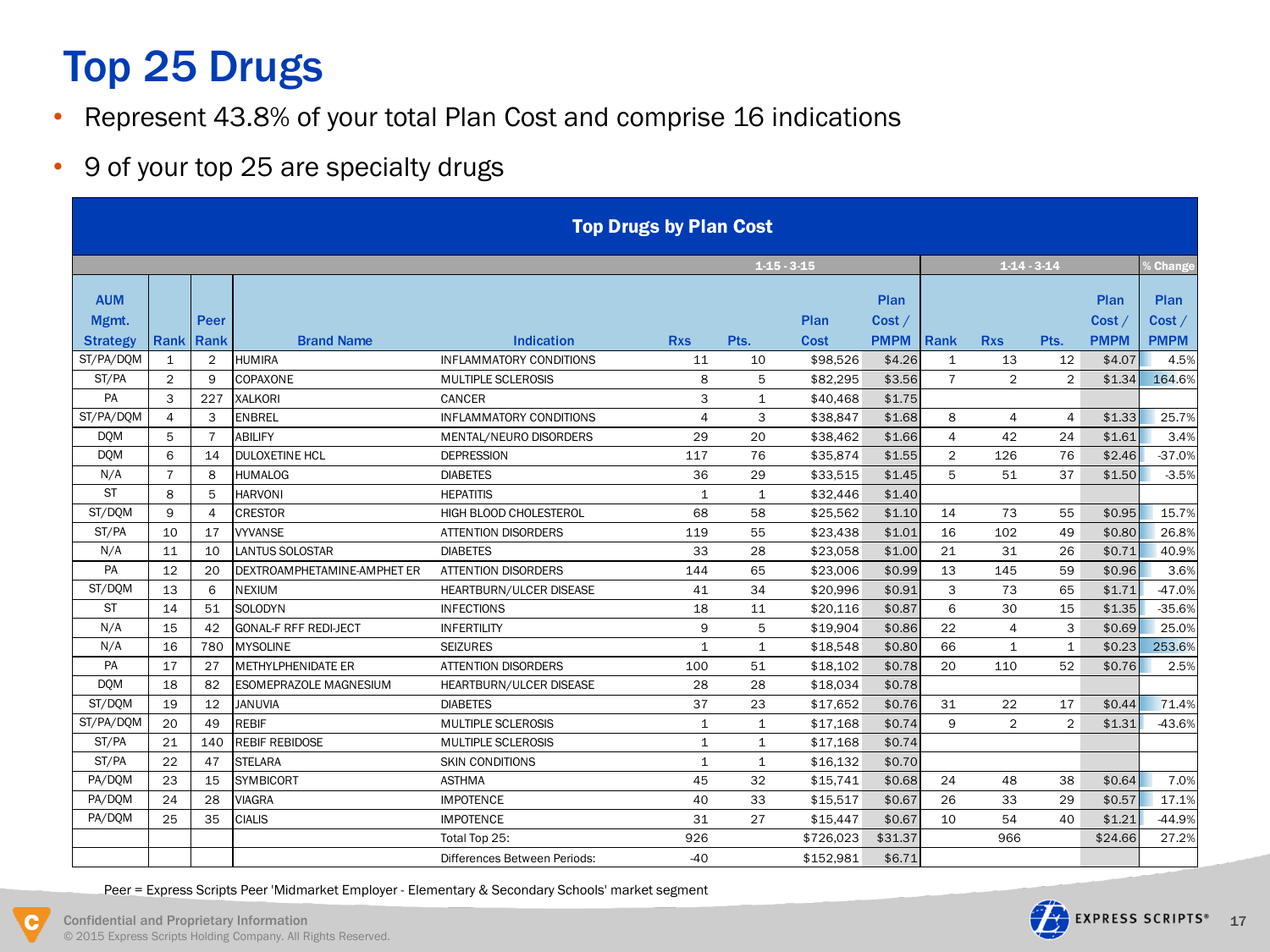# Top Specialty Indications

- Less than 1% of your claims account for 26.2% of your Plan Cost
- The largest trend is in Multiple Sclerosis, at 98.3%

|                  | <b>Top Specialty Indications by Plan Cost</b> |                        |                                     |                |                 |                  |                          |              |              |                   |                  |             |                            |
|------------------|-----------------------------------------------|------------------------|-------------------------------------|----------------|-----------------|------------------|--------------------------|--------------|--------------|-------------------|------------------|-------------|----------------------------|
|                  |                                               |                        |                                     | $1-15-3-15$    |                 |                  |                          |              |              | $1 - 14 - 3 - 14$ |                  |             | %<br><b>Change</b>         |
| <b>AUM Mgmt.</b> | <b>Overall</b>                                | <b>Overall</b><br>Peer |                                     |                |                 |                  | <b>Plan Cost Overall</b> |              |              |                   |                  |             | <b>Plan Cost Plan Cost</b> |
| <b>Strategy</b>  | Rank                                          | Rank                   | <b>Indication</b>                   | <b>Rxs</b>     | <b>Patients</b> | <b>Plan Cost</b> | <b>PMPM</b>              | Rank         | <b>Rxs</b>   | <b>Patients</b>   | <b>Plan Cost</b> | <b>PMPM</b> | <b>PMPM</b>                |
| ST/PA/DQM        | $\overline{2}$                                | $\overline{2}$         | INFLAMMATORY CONDITIONS             | 16             | 14              | \$145,222        | \$6.27                   | $\mathbf{1}$ | 18           | 17                | \$133,645        | \$5.75      | 9.1%                       |
| ST/PA/DQM        | 3                                             | 4                      | <b>MULTIPLE SCLEROSIS</b>           | 13             | $\overline{9}$  | \$134,913        | \$5.83                   | 6            | 6            | 6                 | \$68,322         | \$2.94      | 98.3%                      |
| PA               | 13                                            | 6                      | <b>CANCER</b>                       | 4              | 2 <sup>1</sup>  | \$40,717         | \$1.76                   | 11           | 10           | 6                 | \$46,452         | \$2.00      | $-12.0%$                   |
| <b>ST</b>        | 19                                            | 9                      | <b>HEPATITIS</b>                    | $\mathbf{1}$   | 1               | \$32,446         | \$1.40                   |              |              |                   |                  |             |                            |
| <b>DQM</b>       | 21                                            | 31                     | <b>INFERTILITY</b>                  | 21             | 5 <sup>1</sup>  | \$28,333         | \$1.22                   | 20           | 26           | 8 <sup>1</sup>    | \$28,126         | \$1.21      | 1.2%                       |
| ST/PA            | 12                                            | 14                     | <b>SKIN CONDITIONS</b>              | $\mathbf{1}$   | 1               | \$16,132         | \$0.70                   | 18           |              |                   |                  |             |                            |
| N/A              | 33                                            | 38                     | <b>RESPIRATORY CONDITIONS</b>       | $\mathbf{1}$   | 1               | \$8.856          | \$0.38                   | 31           | $\mathbf{1}$ | 1                 | \$8,119          | \$0.35      | 9.5%                       |
| ST/PA/DQM        | 10                                            | 5                      | PAIN/INFLAMMATION                   | $\overline{2}$ | 1               | \$7.776          | \$0.34                   | 10           |              |                   |                  |             |                            |
| ST/PA/DOM        | 39                                            | 45                     | <b>BONE CONDITIONS</b>              | $\mathbf{1}$   | 1               | \$5.319          | \$0.23                   | 39           | $\mathbf{1}$ | 1                 | \$4.316          | \$0.19      | 23.7%                      |
| PA/DQM           | 31                                            | 33                     | <b>ENDOCRINE DISORDERS</b>          | $\mathbf{1}$   | 1               | \$5,148          | \$0.22                   | 26           | 3            | 3                 | \$8,869          | \$0.38      | $-41.7%$                   |
|                  |                                               |                        | Total Top 10:                       | 61             |                 | \$424,864        | \$18.36                  |              | 65           |                   | \$297,848        | \$12.82     | 43.2%                      |
|                  |                                               |                        | <b>Differences Between Periods:</b> | -4             |                 | \$127,015        | \$5.54                   |              |              |                   |                  |             |                            |

Peer = Express Scripts Peer 'Midmarket Employer - Elementary & Secondary Schools' market segment

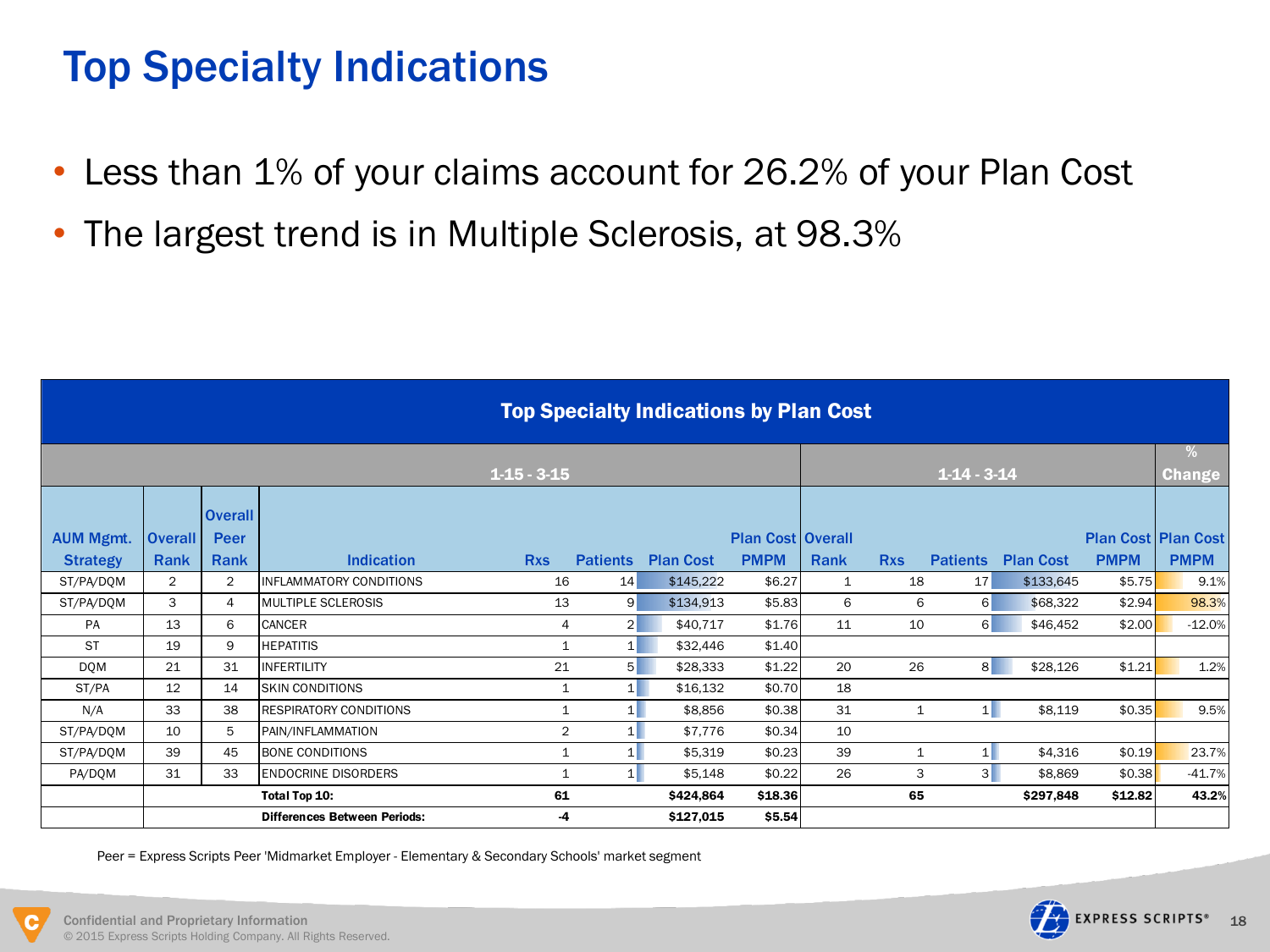# Top 24 Specialty Drugs

• Represent 26.2% of your total Plan Cost and comprise 13 indications

|                                        |                        |                                       |                              |                                 |                |                | <b>Top Specialty Drugs by Plan Cost</b> |                          |                             |                        |                |                |                          |                             |                                    |
|----------------------------------------|------------------------|---------------------------------------|------------------------------|---------------------------------|----------------|----------------|-----------------------------------------|--------------------------|-----------------------------|------------------------|----------------|----------------|--------------------------|-----------------------------|------------------------------------|
|                                        |                        |                                       |                              |                                 |                |                | $1-15-3-15$                             |                          |                             |                        |                | $1-14-3-14$    |                          |                             | $6$ Change                         |
| <b>AUM</b><br>Mgmt.<br><b>Strategy</b> | <b>Overall</b><br>Rank | <b>Overall</b><br>Peer<br><b>Rank</b> | <b>Brand Name</b>            | <b>Indication</b>               | <b>Rxs</b>     | Pts.           | Plan<br>Cost                            | <b>Plan Cost</b><br>/ Rx | Plan<br>Cost<br><b>PMPM</b> | <b>Overall</b><br>Rank | <b>Rxs</b>     | Pts.           | <b>Plan Cost</b><br>/ Rx | Plan<br>Cost<br><b>PMPM</b> | <b>Plan</b><br>Cost<br><b>PMPM</b> |
| ST/PA/DQM                              | 1                      | $\overline{2}$                        | <b>HUMIRA</b>                | <b>INFLAMMATORY CONDITIONS</b>  | 11             | 10             | \$98,526                                | \$8,957                  | \$4.26                      | 1                      | 13             | 12             | \$7.284                  | \$4.07                      | 4.5%                               |
| ST/PA                                  | $\overline{2}$         | 9                                     | COPAXONE                     | MULTIPLE SCLEROSIS              | 8              | 5              | \$82,295                                | \$10,287                 | \$3.56                      | $\overline{7}$         | $\overline{2}$ | $\overline{2}$ | \$15,615                 | \$1.34                      | 164.6%                             |
| PA                                     | 3                      | 227                                   | XALKORI                      | CANCER                          | 3              | $\mathbf{1}$   | \$40.468                                | \$13.489                 | \$1.75                      |                        |                |                |                          |                             |                                    |
| ST/PA/DOM                              | 4                      | 3                                     | <b>ENBREL</b>                | <b>INFLAMMATORY CONDITIONS</b>  | $\overline{4}$ | 3              | \$38.847                                | \$9.712                  | \$1.68                      | 8                      | $\overline{4}$ | $\overline{4}$ | \$7.756                  | \$1.33                      | 25.7%                              |
| <b>ST</b>                              | 8                      | 5                                     | <b>HARVONI</b>               | <b>HEPATITIS</b>                | $\mathbf{1}$   | $\mathbf{1}$   | \$32,446                                | \$32,446                 | \$1.40                      |                        |                |                |                          |                             |                                    |
| N/A                                    | 15                     | 42                                    | <b>GONAL-F RFF REDI-JECT</b> | <b>INFERTILITY</b>              | 9              | 5              | \$19,904                                | \$2,212                  | \$0.86                      | 22                     | 4              | 3              | \$3.998                  | \$0.69                      | 25.0%                              |
| ST/PA/DQM                              | 20                     | 49                                    | <b>REBIF</b>                 | <b>MULTIPLE SCLEROSIS</b>       | $\mathbf{1}$   | $\mathbf{1}$   | \$17.168                                | \$17.168                 | \$0.74                      | 9                      | $\overline{2}$ | $\overline{2}$ | \$15.272                 | \$1.31                      | $-43.6%$                           |
| ST/PA                                  | 21                     | 140                                   | <b>REBIF REBIDOSE</b>        | <b>MULTIPLE SCLEROSIS</b>       | $\mathbf{1}$   | $\mathbf{1}$   | \$17,168                                | \$17,168                 | \$0.74                      |                        |                |                |                          |                             |                                    |
| ST/PA                                  | 22                     | 47                                    | <b>STELARA</b>               | <b>SKIN CONDITIONS</b>          | $\mathbf{1}$   | $\mathbf{1}$   | \$16,132                                | \$16,132                 | \$0.70                      |                        |                |                |                          |                             |                                    |
| ST/PA/DQM                              | 26                     | 64                                    | <b>AVONEX PEN</b>            | MULTIPLE SCLEROSIS              | $\mathbf{1}$   | $\mathbf{1}$   | \$14,721                                | \$14,721                 | \$0.64                      |                        |                |                |                          |                             |                                    |
| N/A                                    | 41                     | 105                                   | <b>PULMOZYME</b>             | <b>RESPIRATORY CONDITIONS</b>   | $\mathbf{1}$   | $\mathbf{1}$   | \$8,856                                 | \$8,856                  | \$0.38                      | 42                     | $\mathbf{1}$   | $\mathbf{1}$   | \$8.119                  | \$0.35                      | 9.5%                               |
| <b>ST</b>                              | 47                     | 160                                   | <b>XELJANZ</b>               | <b>INFLAMMATORY CONDITIONS</b>  | $\mathbf{1}$   | $\mathbf{1}$   | \$7,849                                 | \$7,849                  | \$0.34                      |                        |                |                |                          |                             |                                    |
| ST/PA                                  | 48                     | 188                                   | <b>OTEZLA</b>                | PAIN/INFLAMMATION               | $\overline{2}$ | $\mathbf{1}$   | \$7,776                                 | \$3,888                  | \$0.34                      |                        |                |                |                          |                             |                                    |
| N/A                                    | 62                     | 107                                   | <b>MENOPUR</b>               | <b>INFERTILITY</b>              | 3              | $\overline{2}$ | \$5,971                                 | \$1,990                  | \$0.26                      | 58                     | 6              | 3              | \$1.020                  | \$0.26                      | $-2.1%$                            |
| PA/DQM                                 | 70                     | 126                                   | <b>FORTEO</b>                | BONE CONDITIONS                 | $\mathbf{1}$   | $\mathbf{1}$   | \$5,319                                 | \$5,319                  | \$0.23                      | 75                     | $\mathbf{1}$   | $\mathbf{1}$   | \$4,316                  | \$0.19                      | 23.7%                              |
| PA                                     | 71                     | 270                                   | <b>SENSIPAR</b>              | <b>ENDOCRINE DISORDERS</b>      | 1              | $\mathbf{1}$   | \$5,148                                 | \$5,148                  | \$0.22                      | 57                     | $\overline{2}$ | $\overline{2}$ | \$3,114                  | \$0.27                      | $-17.0%$                           |
| PA/DQM                                 | 72                     | 52                                    | <b>XOLAIR</b>                | <b>ASTHMA</b>                   | $\mathbf{1}$   | $\mathbf{1}$   | \$5,133                                 | \$5,133                  | \$0.22                      | 29                     | 3              | $\overline{2}$ | \$3.669                  | \$0.47                      | $-53.2%$                           |
| N/A                                    | 87                     | 46                                    | ENOXAPARIN SODIUM            | ANTICOAGULANT                   | $\overline{7}$ | $\overline{7}$ | \$3,871                                 | \$553                    | \$0.17                      | 34                     | 5              | 3              | \$1,867                  | \$0.40                      | $-58.4%$                           |
| PA                                     | 92                     | 163                                   | <b>AMPYRA</b>                | <b>MULTIPLE SCLEROSIS</b>       | $\overline{2}$ | $\mathbf{1}$   | \$3,562                                 | \$1,781                  | \$0.15                      | 51                     | $\overline{2}$ | $\overline{2}$ | \$3,274                  | \$0.28                      | $-45.4%$                           |
| N/A                                    | 175                    | 419                                   | <b>GANIRELIX ACETATE</b>     | <b>INFERTILITY</b>              | $\overline{2}$ | $\overline{2}$ | \$1,800                                 | \$900                    | \$0.08                      | 248                    | 3              | $\overline{2}$ | \$284                    | \$0.04                      | 112.0%                             |
| N/A                                    | 374                    | 996                                   | OVIDREL                      | <b>INFERTILITY</b>              | 6              | 4              | \$432                                   | \$72                     | \$0.02                      | 307                    | 5              | 4              | \$111                    | \$0.02                      | $-21.8%$                           |
| PA                                     | 445                    | 867                                   | LEUPROLIDE ACETATE           | CANCER                          | $\mathbf{1}$   | $\mathbf{1}$   | \$249                                   | \$249                    | \$0.01                      | 162                    | 5              | 3              | \$336                    | \$0.07                      | $-85.1%$                           |
| PA                                     | 461                    | 445                                   | <b>BOTOX</b>                 | NEUROMUSCULAR CONDITIONS/COSMET | $\mathbf{1}$   | $\mathbf{1}$   | \$227                                   | \$227                    | \$0.01                      |                        |                |                |                          |                             |                                    |
| <b>DOM</b>                             | 462                    | 705                                   | CHORIONIC GONADOTROPIN       | <b>INFERTILITY</b>              | $\mathbf{1}$   | $\mathbf{1}$   | \$226                                   | \$226                    | \$0.01                      | 340                    | $\overline{2}$ | $\overline{2}$ | \$227                    | \$0.02                      | $-50.0%$                           |
|                                        |                        |                                       |                              | Total Top 24:                   | 70             |                | \$434,095                               | \$6.201                  | \$18.75                     |                        | 60             |                | \$4.312                  | \$11.13                     | 68.5%                              |
|                                        |                        |                                       |                              | Difference Between Periods:     | 10             |                | \$175,397                               | \$1,890                  | \$7.62                      |                        |                |                |                          |                             |                                    |
|                                        |                        |                                       |                              |                                 |                |                |                                         |                          |                             |                        |                |                |                          |                             |                                    |

Peer = Express Scripts Peer 'Midmarket Employer - Elementary & Secondary Schools' market segment



Confidential and Proprietary Information 19 © 2015 Express Scripts Holding Company. All Rights Reserved.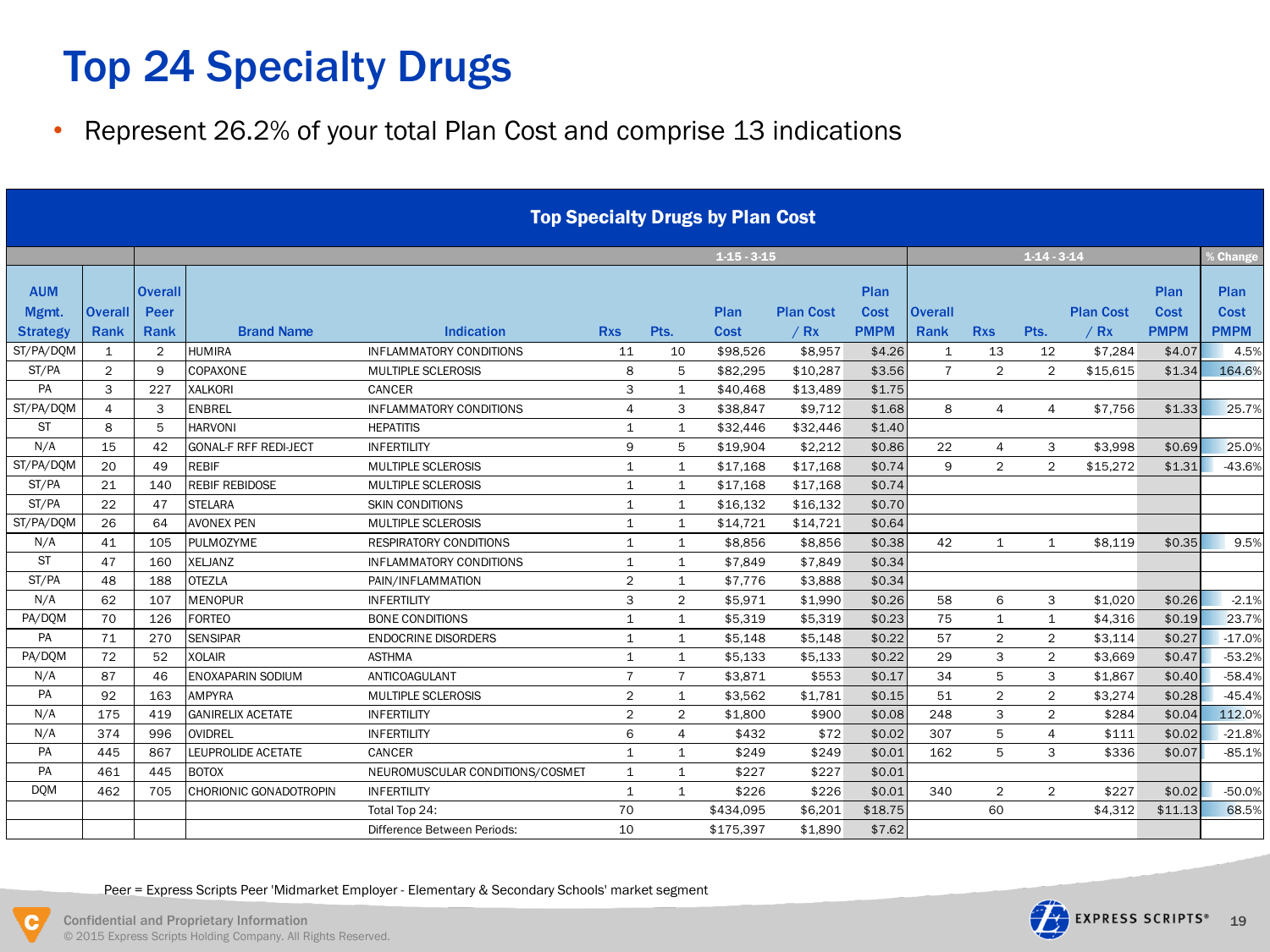# Upcoming Patent Expirations

- Implement programs now to realize savings on brand drugs losing patent protection
- Based on your current utilization, \$415,673 in brand drugs are losing patent protection by 2019

|                | Top Drugs Scheduled to Lose Patent Protection through 2019 |                                     |                          |                                 |                |
|----------------|------------------------------------------------------------|-------------------------------------|--------------------------|---------------------------------|----------------|
| Drug Name      | <b>Indication</b>                                          | <b>Scheduled</b><br>Release<br>Year | <b>Plan Cost</b><br>Rank | <b>Plan Cost</b><br><b>PMPM</b> | Plan Cost / Rx |
| HUMIRA         | INFLAMMATORY CONDITIONS                                    | 2016                                | 1                        | \$4.26                          | \$8,956.89     |
| <b>ABILIFY</b> | MENTAL/NEURO DISORDERS                                     | 2015                                | 5                        | \$1.66                          | \$1,326.27     |
| <b>CRESTOR</b> | <b>HIGH BLOOD CHOLESTEROL</b>                              | 2016                                | 9                        | \$1.10                          | \$375.92       |
| <b>NEXIUM</b>  | <b>HEARTBURN/ULCER DISEASE</b>                             | 2015                                | 13                       | \$0.91                          | \$512.09       |
| COPAXONE       | <b>MULTIPLE SCLEROSIS</b>                                  | 2015                                | 2                        | \$0.82                          | \$18,871.97    |
|                | ESOMEPRAZOLE MAGNESI HEARTBURN/ULCER DISEASE               | 2015                                | 18                       | \$0.78                          | \$644.09       |
| VIAGRA         | <b>IMPOTENCE</b>                                           | 2017                                | 24                       | \$0.67                          | \$387.93       |
| <b>CIALIS</b>  | <b>IMPOTENCE</b>                                           | 2018                                | 25                       | \$0.67                          | \$498.29       |
| ZETIA          | HIGH BLOOD CHOLESTEROL                                     | 2016                                | 29                       | \$0.56                          | \$416.06       |
| SOLODYN        | <b>INFECTIONS</b>                                          | 2019                                | 14                       | \$0.48                          | \$1,006.03     |

For every 1% plan cost increase in GFR the plan could save approximately 2.9% of total

### Spend on Brand Drugs Losing Patent Protection



Expiration dates based on current status and may change due to litigation, patent challenges, etc.



© 2015 Express Scripts Holding Company. All Rights Reserved.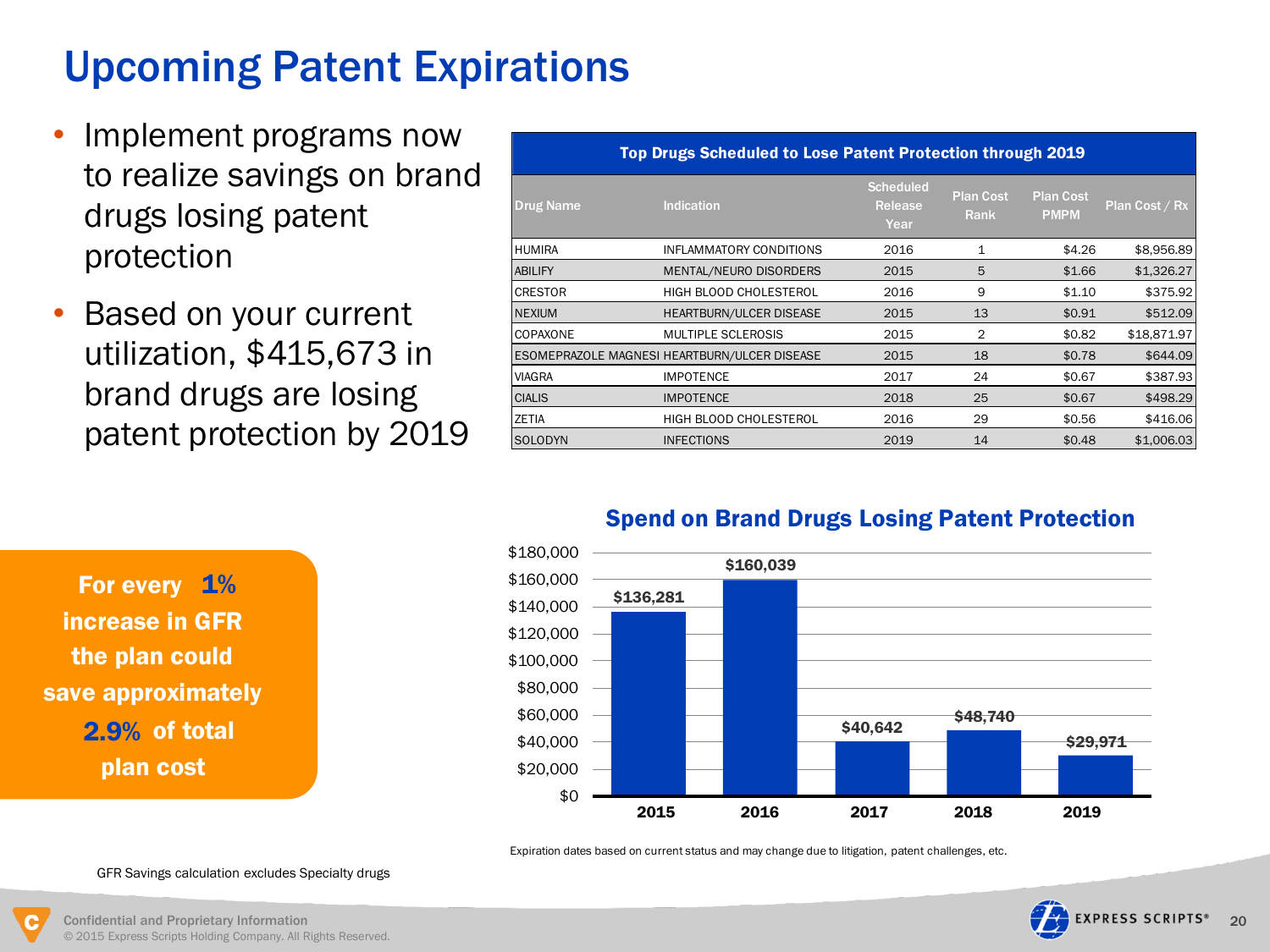# Generic Fill Rate Opportunity



GFR and Maximum Potential GFR calculated with Unadjusted Rxs



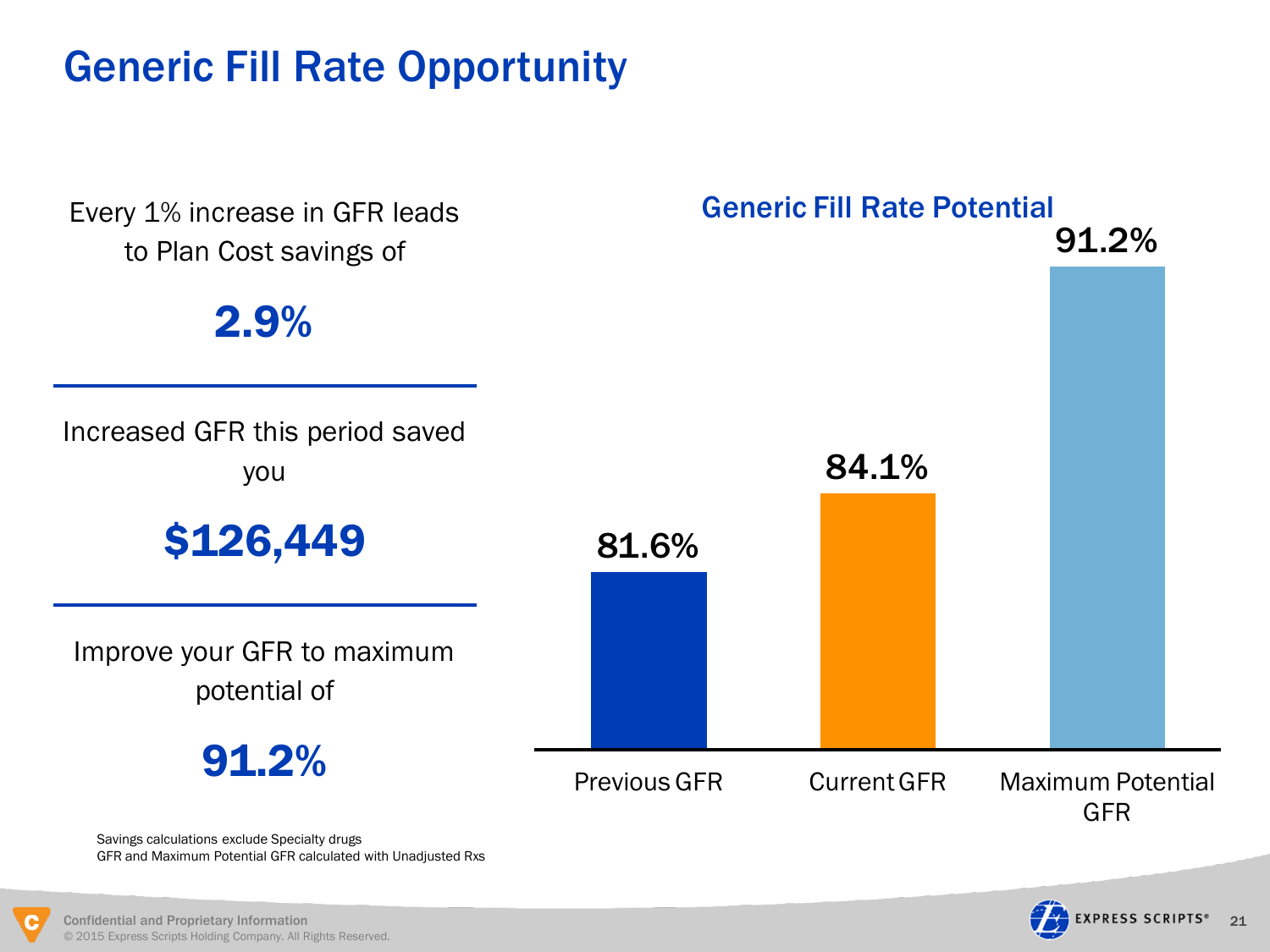# Plan Demographics

- The average member age is 33.9 years old, an increase of 0 years over the previous time period
- The 65+ age group has the highest Plan Cost per member at \$522.68
- ACA's Dependent Care Coverage to Age 26 requirement has impacted the age group 20-29



Patient Age

Plan Cost/Member GPGFR

| Age          |                | $\frac{9}{6}$ |             | %       |                  | $\frac{9}{6}$ | Plan Cost/    | %             | Patient/      |               | Days/         | %       |
|--------------|----------------|---------------|-------------|---------|------------------|---------------|---------------|---------------|---------------|---------------|---------------|---------|
| Group        | <b>Members</b> | <b>Change</b> | <b>Days</b> | Change  | <b>Plan Cost</b> | <b>Change</b> | <b>Member</b> | <b>Change</b> | <b>Member</b> | <b>Change</b> | <b>Member</b> | Change  |
| $0 - 9$      | 1,015          | 0.6%          | 15,135      | 11.4%   | \$55,611         | 3.1%          | \$54.79       | 2.5%          | 34.8%         | 0.1           | 14.91         | 10.7%   |
| 10-19        | 1,363          | $-2.4%$       | 42,312      | 15.7%   | \$154,312        | 7.1%          | \$113.22      | 9.7%          | 36.0%         | 2.4           | 31.04         | 18.5%   |
| 20-29        | 1,134          | 2.6%          | 46,096      | $-1.7%$ | \$172.715        | 3.3%          | \$152.35      | 0.6%          | 43.0%         | 1.4           | 40.66         | $-4.2%$ |
| 30-39        | 989            | $-0.9%$       | 60,717      | 4.4%    | \$223,722        | 23.7%         | \$226.29      | 24.8%         | 50.2%         | 1.7           | 61.41         | 5.3%    |
| 40-49        | 1,154          | $-1.8%$       | 100.425     | 4.9%    | \$293,800        | 6.7%          | \$254.52      | 8.8%          | 54.8%         | $-0.4$        | 87.00         | 6.9%    |
| 50-59        | 1,289          | $-1.7%$       | 180,600     | 4.3%    | \$431.916        | 2.1%          | \$335.17      | 3.9%          | 62.4%         | $-0.1$        | 140.14        | 6.1%    |
| 60-64        | 499            | 1.7%          | 88,404      | 2.6%    | \$184.870        | 20.2%         | \$370.23      | 18.2%         | 73.1%         | $-0.2$        | 177.04        | 0.9%    |
| $65+$        | 273            | 3.9%          | 67,330      | 10.2%   | \$142.518        | 22.5%         | \$522.68      | 17.8%         | 74.1%         | $-4.1$        | 246.93        | 6.0%    |
| <b>Total</b> | 7.715          | $-0.4%$       | 601.019     | 5.2%    | \$1.659.465      | 9.6%          | \$215.09      | 10.0%         | 49.3%         | 0.9           | 77.90         | 5.6%    |

Generic Fill Rate calculated with Unadjusted Rxs

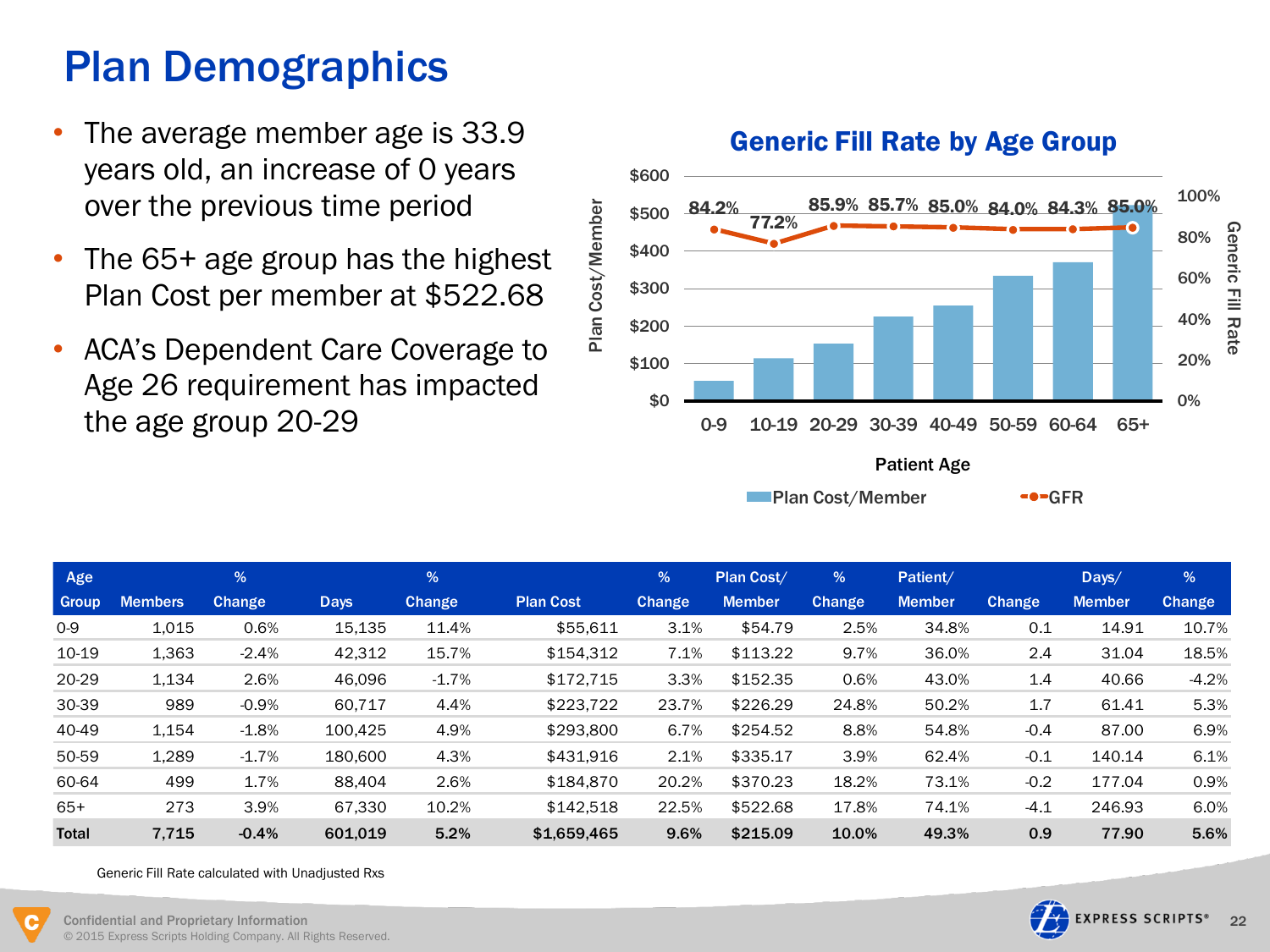## Non-Preferred Drug Costs \$0.2 Million In Plan Cost

- The top 25 Non-Formulary Brand drugs represent \$132,145 or 8.0% of the Plan Cost
- Rockford Public Schools spent \$0.2 million on Non-Formulary Brand drugs in the current period
- These drugs generally do not earn rebates and could be targeted to shift to generics or lower cost brands without adversely impacting rebates

### Current Plan Cost



|                        |                                | <b>Rxs</b>     |          | <b>Plan Cost</b> |               |
|------------------------|--------------------------------|----------------|----------|------------------|---------------|
| <b>Drug Name</b>       | <b>Drug Description</b>        | Qty            | Change   | <b>Total</b>     | <b>Change</b> |
| 1 HARVONI              | <b>HEPATITIS</b>               | $\mathbf{1}$   | 0.0%     | \$32,446         | 0.0%          |
| 2 MYSOLINE             | <b>SEIZURES</b>                | 1              | 0.0%     | \$18,548         | 252.1%        |
| 3 WELLBUTRIN XL        | <b>DEPRESSION</b>              | 4              | 33.3%    | \$9,708          | 228.5%        |
| 4 XELJANZ              | <b>INFLAMMATORY CONDITIONS</b> | 1              | 0.0%     | \$7,849          | 0.0%          |
| 5 ORTHO TRI-CYCLEN LO  | <b>CONTRACEPTIVES</b>          | 29             | 3.6%     | \$6,397          | 16.2%         |
| 6 TOPAMAX              | <b>SEIZURES</b>                | $\overline{2}$ | 0.0%     | \$5,556          | 11.9%         |
| 7 AMRIX                | <b>MUSCLE RELAXANT</b>         | $\overline{7}$ | 600.0%   | \$5,099          | 710.4%        |
| 8 JUBLIA               | <b>SKIN INFECTIONS</b>         | 11             | 0.0%     | \$4,472          | 0.0%          |
| <b>9 ADVAIR DISKUS</b> | <b>ASTHMA</b>                  | 15             | 650.0%   | \$4,061          | 754.8%        |
| 10 RETIN-A MICRO PUMP  | <b>ACNE</b>                    | 5              | 0.0%     | \$3,943          | 0.0%          |
| 11 AMBIEN CR           | <b>SLEEP DISORDERS</b>         | 5              | $-28.6%$ | \$3,842          | 29.7%         |
| <b>12 BRINTELLIX</b>   | <b>DEPRESSION</b>              | 12             | 500.0%   | \$3,527          | 1527.1%       |
| 13 KEPPRA              | <b>SEIZURES</b>                | $\mathbf{1}$   | #DIV/0!  | \$2,953          | #DIV/0!       |
| 14 TROKENDI XR         | <b>SEIZURES</b>                | 5              | 0.0%     | \$2,868          | 0.0%          |
| 15 DORYX               | <b>INFECTIONS</b>              | 3              | 200.0%   | \$2,708          | 270.2%        |
| <b>16 DEXILANT</b>     | HEARTBURN/ULCER DISEASE        | $\overline{7}$ | $-22.2%$ | \$2,223          | 33.3%         |
| 17 CAMBIA              | MIGRAINE HEADACHES             | 5              | 25.0%    | \$2,164          | 121.6%        |
| 18 FOCALIN XR          | <b>ATTENTION DISORDERS</b>     | 6              | 0.0%     | \$1,990          | 119.6%        |
| <b>19 GENERESS FE</b>  | <b>CONTRACEPTIVES</b>          | 8              | $-46.7%$ | \$1,883          | $-5.4%$       |
| 20 FETZIMA             | <b>DEPRESSION</b>              | 10             | 233.3%   | \$1.713          | 274.0%        |
| 21 OSPHENA             | <b>ENDOCRINE DISORDERS</b>     | $\overline{7}$ | 0.0%     | \$1,711          | 0.0%          |
| 22 PREVACID            | HEARTBURN/ULCER DISEASE        | 3              | $-50.0%$ | \$1,707          | $-13.5%$      |
| 23 PREMARIN            | <b>VAGINAL DISORDERS</b>       | $\overline{7}$ | 75.0%    | \$1,614          | 34.7%         |
| 24 FORTAMET            | <b>DIABETES</b>                | $\overline{2}$ | 0.0%     | \$1,589          | 0.0%          |
| 25 LIVALO              | HIGH BLOOD CHOLESTEROL         | 5              | $-44.4%$ | \$1.574          | 27.1%         |



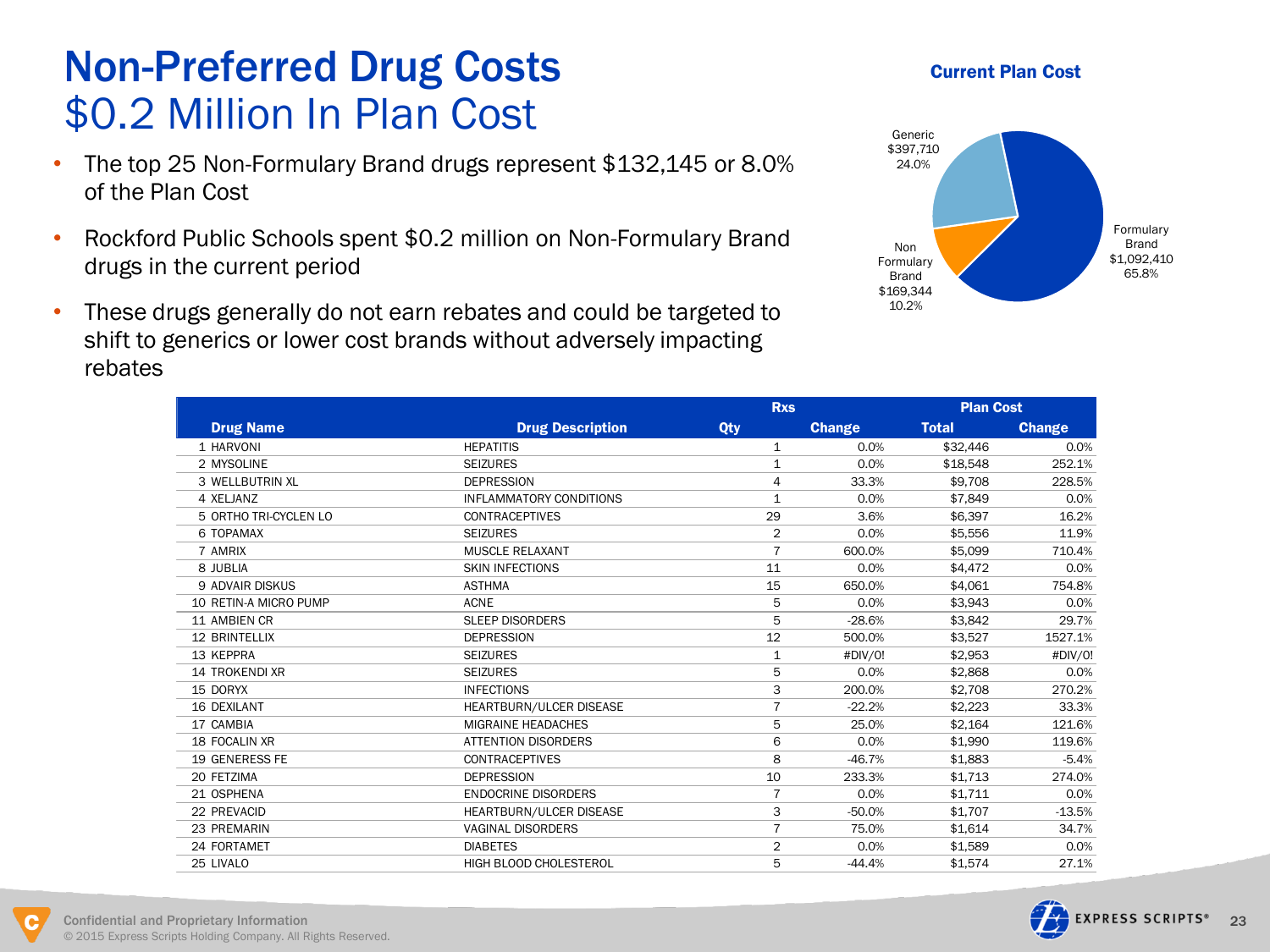

# Utilization and Clinical Drivers<br>Express Scripts Holding Company, All Rights Reserved.<br>2014 Express Scripts Holding Company, All Rights Reserved.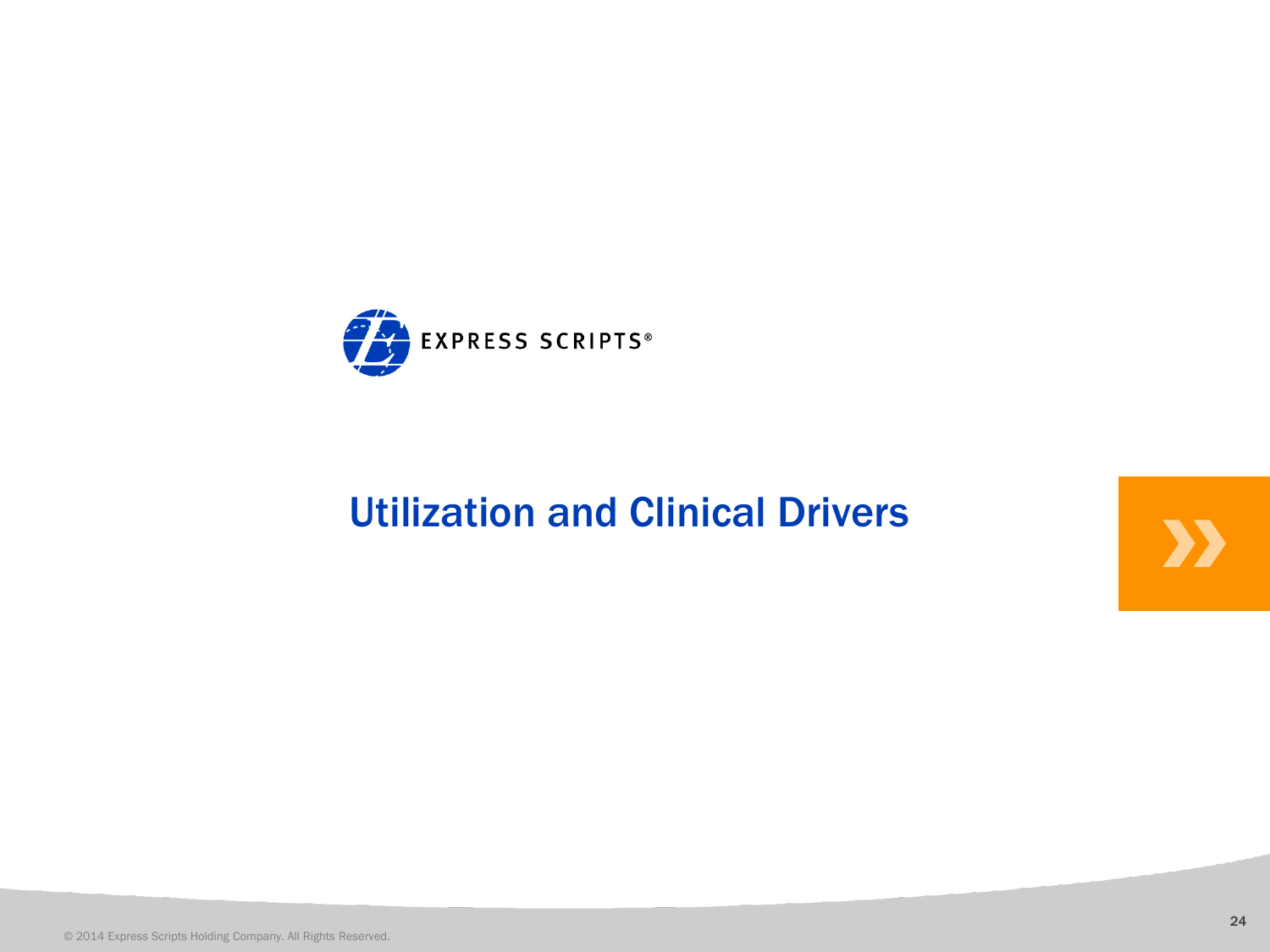# Top Trend Drivers: Increases

By Indication

• Majority due to increased Utilization

| <b>Overall Trend</b>            |         |
|---------------------------------|---------|
| <b>Current Plan Cost PMPM</b>   | \$71.70 |
| <b>IPrevious Plan Cost PMPM</b> | \$65.15 |
| % Change Plan Cost PMPM         | 10.0%   |

|                                       |                                |                                      |                                      |                                      |                                                    | <b>Total Trend %</b>                              |                                      |
|---------------------------------------|--------------------------------|--------------------------------------|--------------------------------------|--------------------------------------|----------------------------------------------------|---------------------------------------------------|--------------------------------------|
| <b>Trend</b><br><b>Driver</b><br>Rank | <b>Indication</b>              | <b>Curr Plan</b><br><b>Cost Rank</b> | <b>Curr Plan</b><br><b>Cost PMPM</b> | <b>Prev Plan</b><br><b>Cost PMPM</b> | <b>Plan Cost</b><br><b>PMPM %</b><br><b>Change</b> | <b>Plan Cost</b><br><b>PMPMS</b><br><b>Change</b> | <b>Primary Trend</b><br>Driver $(+)$ |
| 1                                     | <b>MULTIPLE SCLEROSIS</b>      | 3                                    | \$5.83                               | \$2.94                               | 98.3%                                              | \$2.89                                            | Utilization                          |
| $\overline{2}$                        | <b>DIABETES</b>                | $\mathbf 1$                          | \$7.37                               | \$5.74                               | 28.4%                                              | \$1.63                                            | Utilization                          |
| 3                                     | <b>HEPATITIS</b>               | 19                                   | \$1.40                               |                                      | 0.0%                                               | \$1.40                                            | Newly Utilized                       |
| 4                                     | <b>SEIZURES</b>                | 11                                   | \$2.10                               | \$1.03                               | 103.3%                                             | \$1.07                                            | Discount                             |
| 5                                     | <b>ATTENTION DISORDERS</b>     | 4                                    | \$4.62                               | \$3.92                               | 17.8%                                              | \$0.70                                            | Inflation/Mix                        |
| 6                                     | <b>SKIN CONDITIONS</b>         | 12                                   | \$2.08                               | \$1.43                               | 45.6%                                              | \$0.65                                            | Inflation/Mix                        |
| $\overline{7}$                        | <b>INFLAMMATORY CONDITIONS</b> | $\overline{2}$                       | \$7.15                               | \$6.56                               | $9.0\%$                                            | \$0.59                                            | Inflation/Mix                        |
| 8                                     | <b>HIGH BLOOD CHOLESTEROL</b>  | 6                                    | \$3.20                               | \$2.70                               | 18.5%                                              | \$0.50                                            | Inflation/Mix                        |
| 9                                     | <b>ASTHMA</b>                  | 8                                    | \$2.55                               | \$2.23                               | 14.6%                                              | \$0.33                                            | Utilization                          |
| 10                                    | <b>CONTRACEPTIVES</b>          | 9                                    | \$2.24                               | \$1.93                               | 16.1%                                              | \$0.31                                            | Utilization                          |
|                                       |                                |                                      |                                      |                                      |                                                    |                                                   |                                      |

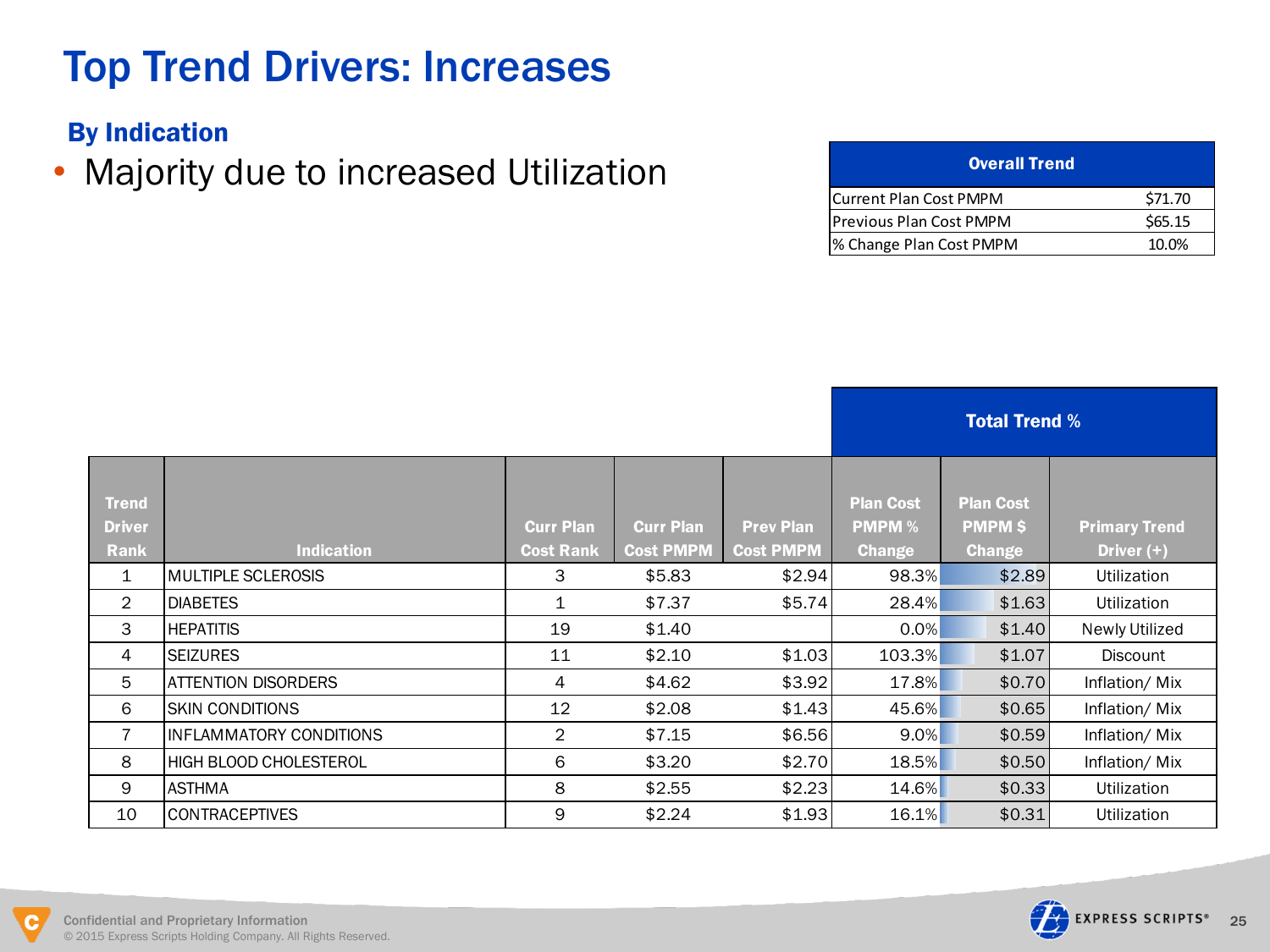# Top Trend Drivers: Decreases

### By Indication

• Decreases in trend vary by drug class and may be due to a number of factors, including new generics, new dispensing guidelines or changes in benefit design

| <b>Overall Trend</b>           |         |
|--------------------------------|---------|
| <b>Current Plan Cost PMPM</b>  | \$71.70 |
| <b>Previous Plan Cost PMPM</b> | \$65.15 |
| % Change Plan Cost PMPM        | 10.0%   |

|                                       |                                 |                                      |                                      |                                      |                                                    | <b>Total Trend %</b>                              |                                    |
|---------------------------------------|---------------------------------|--------------------------------------|--------------------------------------|--------------------------------------|----------------------------------------------------|---------------------------------------------------|------------------------------------|
| <b>Trend</b><br><b>Driver</b><br>Rank | <b>Indication</b>               | <b>Curr Plan</b><br><b>Cost Rank</b> | <b>Curr Plan</b><br><b>Cost PMPM</b> | <b>Prev Plan</b><br><b>Cost PMPM</b> | <b>Plan Cost</b><br><b>PMPM %</b><br><b>Change</b> | <b>Plan Cost</b><br><b>PMPMS</b><br><b>Change</b> | <b>Primary Trend</b><br>Driver (-) |
| $\mathbf{1}$                          | <b>INFECTIONS</b>               | 15                                   | \$1.84                               | \$3.33                               | $-44.7\%$                                          | $-$1.49$                                          | Inflation/Mix                      |
| $\overline{2}$                        | <b>SLEEP DISORDERS</b>          | 24                                   | \$0.83                               | \$1.97                               | $-57.9%$                                           | $-$1.14$                                          | Discount                           |
| 3                                     | <b>IMISC CONDITIONS</b>         | 51                                   | \$0.07                               | \$1.18                               | $-93.7%$                                           | $-$1.11$                                          | Inflation/Mix                      |
| $\overline{4}$                        | <b>IMPOTENCE</b>                | 20                                   | \$1.34                               | \$1.79                               | $-25.3%$                                           | $-$0.45$                                          | <b>Utilization</b>                 |
| 5                                     | ANTICOAGULANT                   | 25                                   | \$0.82                               | \$1.15                               | $-28.3%$                                           | $-$0.33$                                          | Inflation/Mix                      |
| 6                                     | <b>ENDOCRINE DISORDERS</b>      | 31                                   | \$0.39                               | \$0.65                               | $-40.9%$                                           | $-$0.27$                                          | Inflation/Mix                      |
| $\overline{7}$                        | <b>HORMONAL SUPPLEMENTATION</b> | 23                                   | \$0.84                               | \$0.96                               | $-12.3%$                                           | $-$0.12$                                          | Utilization                        |
| 8                                     | <b>BLOOD MODIFYING</b>          | 43                                   | \$0.17                               | \$0.28                               | $-37.5%$                                           | $-$0.10$                                          | Discount                           |
| 9                                     | <b>CHILD BIRTH</b>              | 65                                   | \$0.01                               | \$0.11                               | $-92.1%$                                           | $-$0.10$                                          | Utilization                        |
| 10                                    | <b>CANCER</b>                   | 13                                   | \$2.08                               | \$2.17                               | $-4.4%$                                            | $-$0.10$                                          | Inflation/Mix                      |
|                                       |                                 |                                      |                                      |                                      |                                                    |                                                   |                                    |



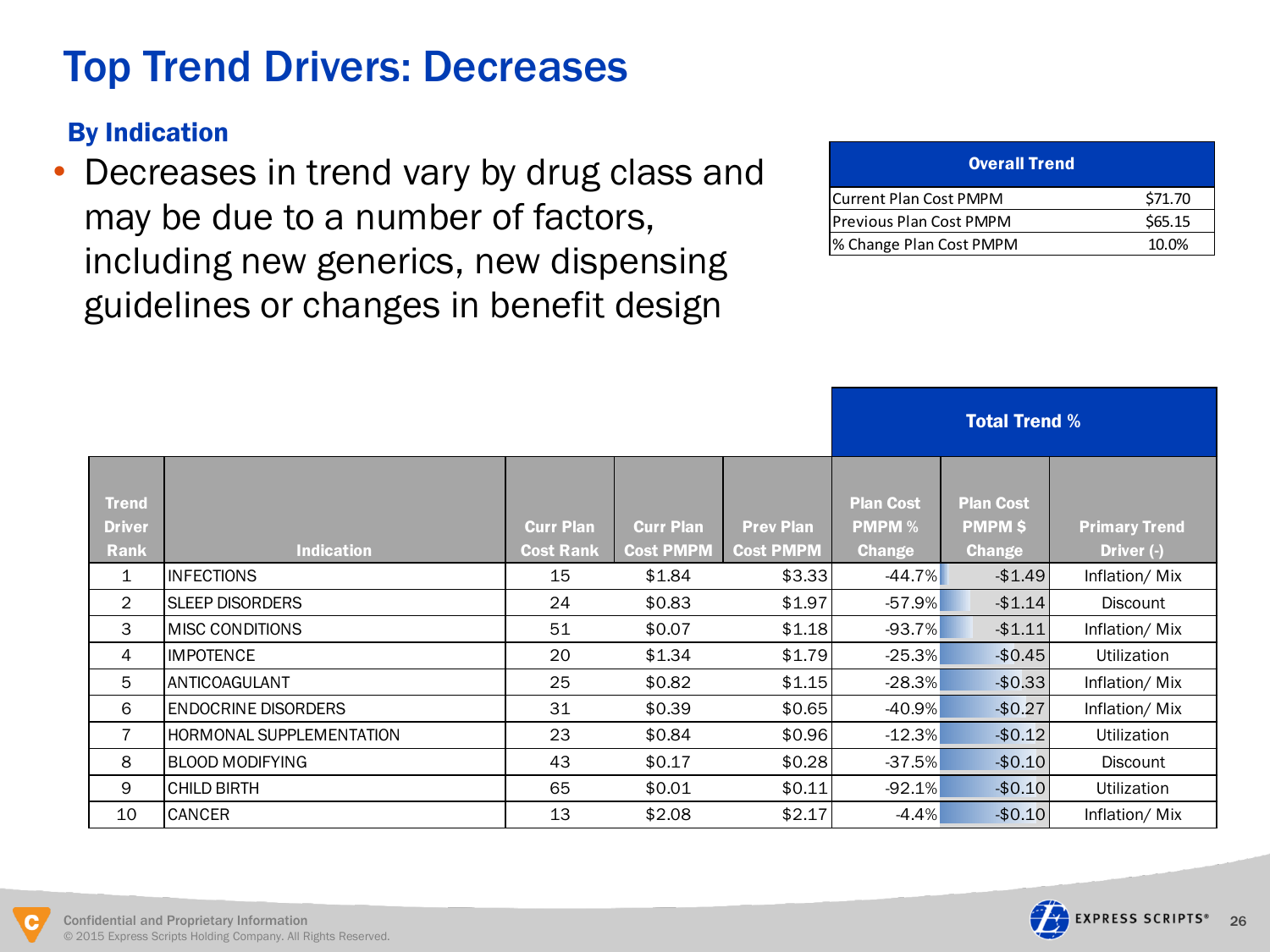# Trend Components: Increases Specialty

### By Indication

• Majority due to increased Inflation/ Mix

| <b>Overall Specialty Trend</b> |         |
|--------------------------------|---------|
| <b>Current Plan Cost PMPM</b>  | \$18.75 |
| Previous Plan Cost PMPM        | \$14.85 |
| % Change Plan Cost PMPM        | 26.3%   |

|                                       |                                   |                                      |                                      |                                      |                                                    | <b>Total Trend %</b>                                |                                      |
|---------------------------------------|-----------------------------------|--------------------------------------|--------------------------------------|--------------------------------------|----------------------------------------------------|-----------------------------------------------------|--------------------------------------|
| <b>Trend</b><br><b>Driver</b><br>Rank | <b>Indication</b>                 | <b>Curr Plan</b><br><b>Cost Rank</b> | <b>Curr Plan</b><br><b>Cost PMPM</b> | <b>Prev Plan</b><br><b>Cost PMPM</b> | <b>Plan Cost</b><br><b>PMPM %</b><br><b>Change</b> | <b>Plan Cost</b><br><b>PMPM \$</b><br><b>Change</b> | <b>Primary Trend</b><br>Driver $(+)$ |
| 1                                     | <b>IMULTIPLE SCLEROSIS</b>        | $\overline{2}$                       | \$5.83                               | \$2.94                               | 98.3%                                              | \$2.89                                              | <b>Utilization</b>                   |
| $\overline{2}$                        | <b>HEPATITIS</b>                  | 4                                    | \$1.40                               |                                      | 0.0%                                               | \$1.40                                              | Newly Utilized                       |
| 3                                     | ISKIN CONDITIONS                  | 6                                    | \$0.70                               |                                      | 0.0%                                               | \$0.70                                              | Newly Utilized                       |
| 4                                     | IINFLAMMATORY CONDITIONS          | 1                                    | \$6.27                               | \$5.75                               | 9.1%                                               | \$0.52                                              | Inflation/Mix                        |
| 5                                     | PAIN/INFLAMMATION                 | 8                                    | \$0.34                               |                                      | 0.0%                                               | \$0.34                                              | Newly Utilized                       |
| 6                                     | <b>BONE CONDITIONS</b>            | 9                                    | \$0.23                               | \$0.19                               | 23.7%                                              | \$0.04                                              | Inflation/Mix                        |
| 7                                     | <b>IRESPIRATORY CONDITIONS</b>    | 7                                    | \$0.38                               | \$0.35                               | 9.5%                                               | \$0.03                                              | Inflation/Mix                        |
| 8                                     | <b>INFERTILITY</b>                | 5                                    | \$1.22                               | \$1.21                               | 1.2%                                               | \$0.01                                              | Inflation/Mix                        |
| 9                                     | NEUROMUSCULAR CONDITIONS/COSMETIC | 13                                   | \$0.01                               |                                      | $0.0\%$                                            | \$0.01                                              | Newly Utilized                       |
|                                       |                                   |                                      |                                      |                                      |                                                    |                                                     |                                      |

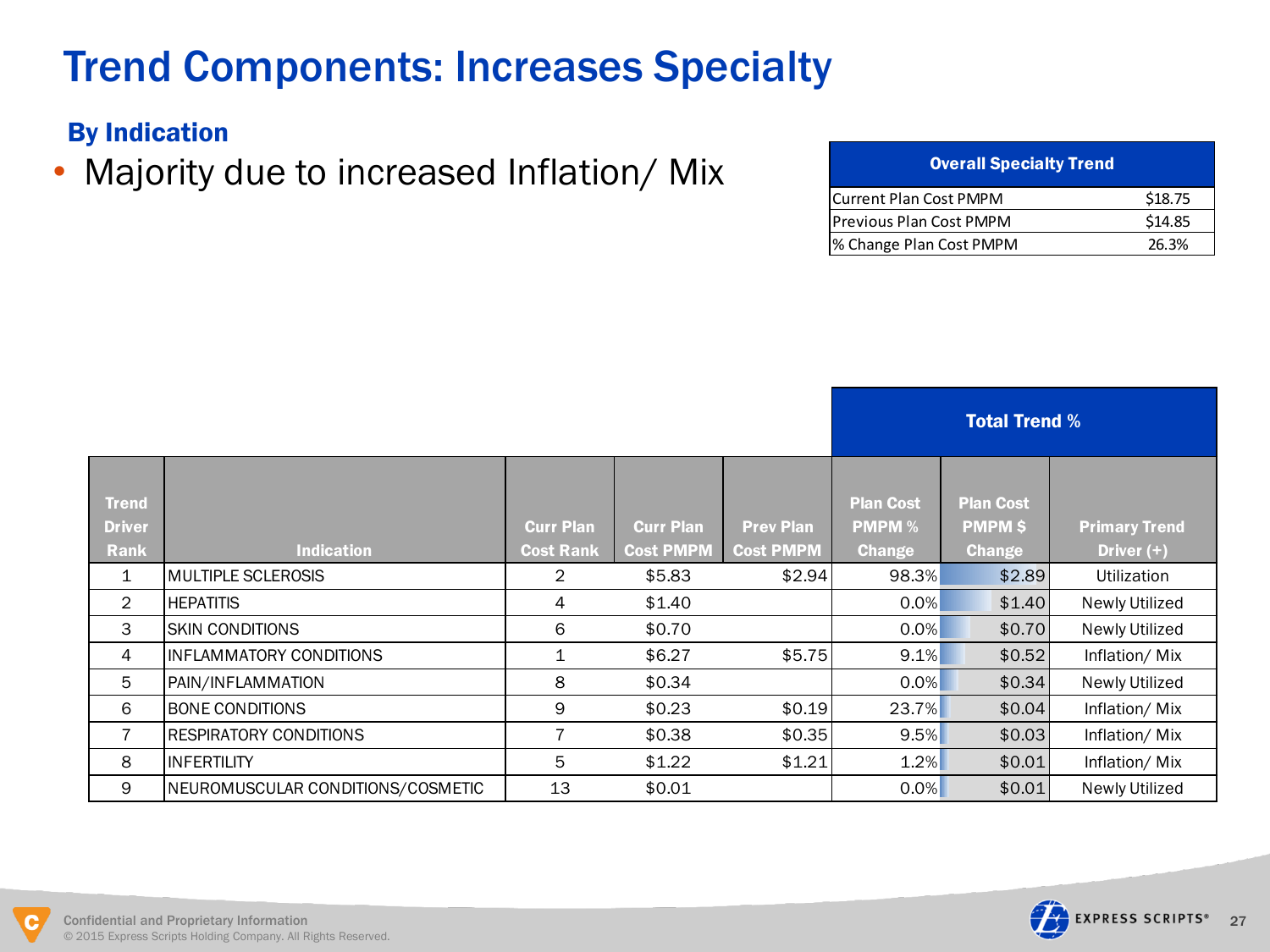# Trend Components: Decreases Specialty

### By Indication

• Decreases in trend vary by specialty drug class and may be due to a number of factors, including a change in demographics, new dispensing guidelines or changes in benefit design

| <b>Overall Specialty Trend</b> |         |
|--------------------------------|---------|
| Current Plan Cost PMPM         | \$18.75 |
| <b>Previous Plan Cost PMPM</b> | \$14.85 |
| % Change Plan Cost PMPM        | 26.3%   |

|                |                            |                  |                  |                  | <b>Total Trend %</b> |                  |                      |
|----------------|----------------------------|------------------|------------------|------------------|----------------------|------------------|----------------------|
|                |                            |                  |                  |                  |                      |                  |                      |
| <b>Trend</b>   |                            |                  |                  |                  | <b>Plan Cost</b>     | <b>Plan Cost</b> |                      |
| <b>Driver</b>  |                            | <b>Curr Plan</b> | <b>Curr Plan</b> | <b>Prev Plan</b> | <b>PMPM %</b>        | <b>PMPM \$</b>   | <b>Primary Trend</b> |
| <b>Rank</b>    | <b>Indication</b>          | <b>Cost Rank</b> | <b>Cost PMPM</b> | <b>Cost PMPM</b> | <b>Change</b>        | <b>Change</b>    | Driver (-)           |
| 1              | <b>ANTICOAGULANT</b>       | 12               | \$0.17           | \$0.76           | $-78.0\%$            | $-$0.59$         | Utilization          |
| $\overline{2}$ | <b>ASTHMA</b>              | 11               | \$0.22           | \$0.47           | $-53.2%$             | $-$0.25$         | <b>Utilization</b>   |
| 3              | <b>CANCER</b>              | 3                | \$1.76           | \$2.00           | $-12.0%$             | $-$0.24$         | Utilization          |
| 4              | <b>ENDOCRINE DISORDERS</b> | 10               | \$0.22           | \$0.38           | $-41.7%$             | $-$0.16$         | <b>Utilization</b>   |
|                |                            |                  |                  |                  |                      |                  |                      |

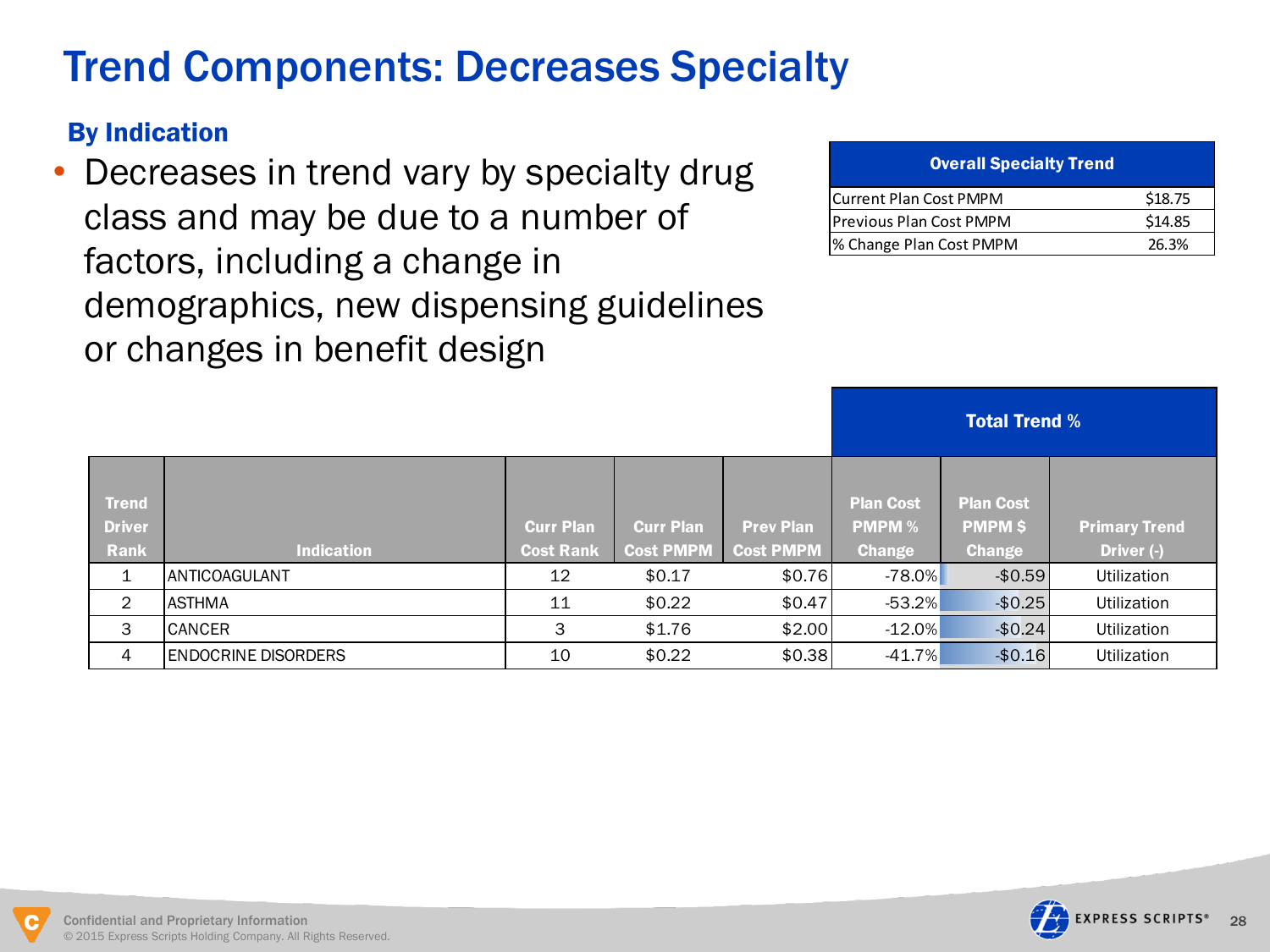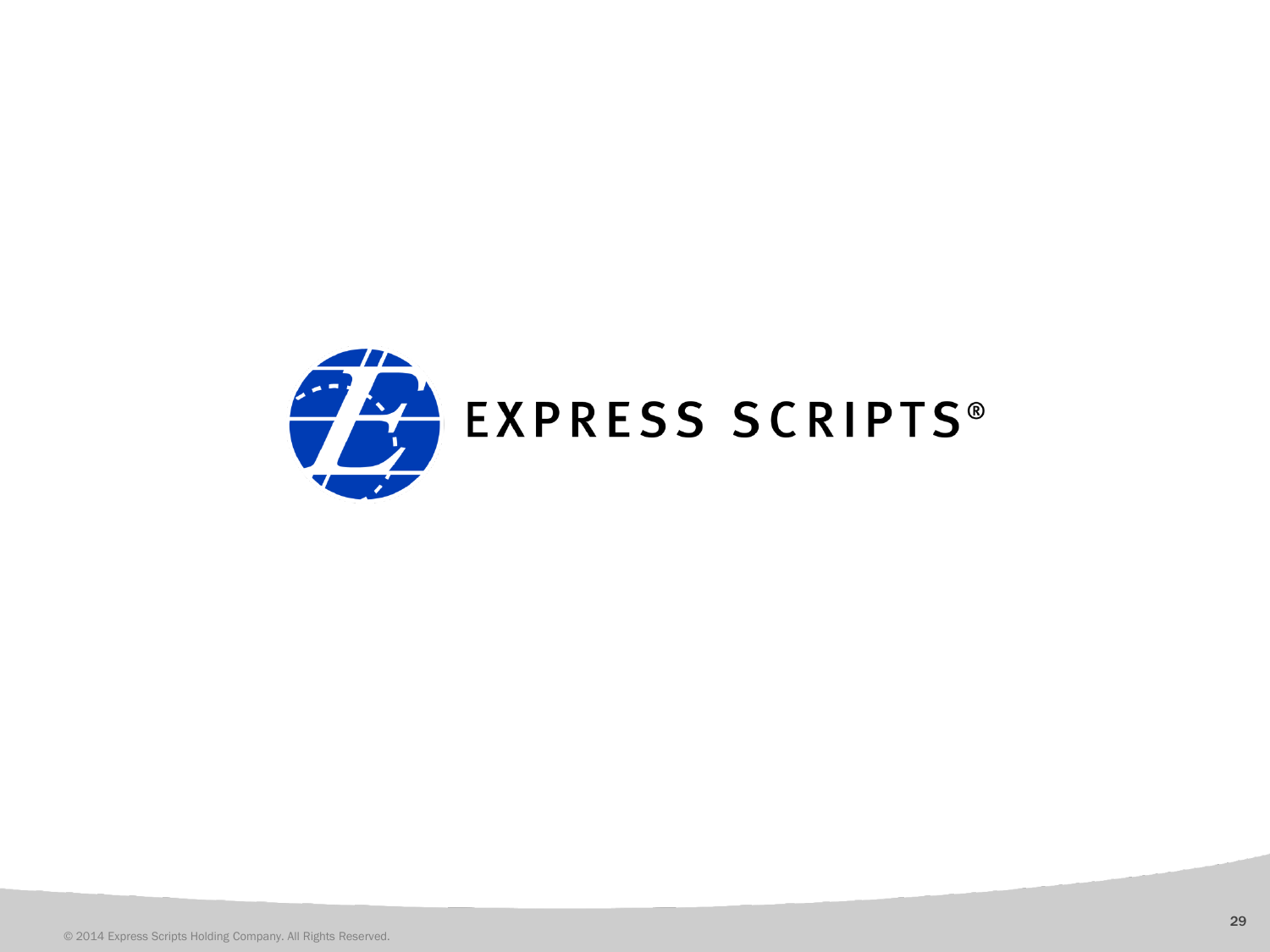# Top 25 Drugs Top 25 Drugs

- Represent 44.9% of your total Plan Cost and comprise 16 indications Represent 44.9% of your total Plan Cost and comprise 16 indications
- 7 of your top 25 are specialty drugs 7 of your top 25 are specialty drugs

|                                                                         |                         |                         |                             | Top Drugs by Plan Cost       |                |             |             |             |                |                 |                |             |                 |
|-------------------------------------------------------------------------|-------------------------|-------------------------|-----------------------------|------------------------------|----------------|-------------|-------------|-------------|----------------|-----------------|----------------|-------------|-----------------|
|                                                                         |                         |                         |                             |                              |                | $1 - 4 - 1$ |             |             |                | $1-13-12-13$    |                |             | % Chang         |
| <b>AUM</b>                                                              |                         |                         |                             |                              |                |             |             | Plan        |                |                 |                | Plan        | Plan            |
| Mgmt.                                                                   |                         | Peer                    |                             |                              |                |             | Plan        | Cost        |                |                 |                | Cost        | Cost            |
| <b>Strategy</b>                                                         | Rank                    | Rank                    | <b>Brand Name</b>           | Indication                   | <b>Rxs</b>     | Pts.        | Cost        | <b>PMPM</b> | Rank           | <b>Rxs</b>      | Pts.           | <b>PMPM</b> | <b>PMPM</b>     |
| ST/PA                                                                   |                         |                         | HUMIRA                      | NFLAMMATORY CONDITIONS       | $\overline{6}$ | 45          | \$458,648   | \$4.92      |                |                 | $\frac{1}{6}$  | \$4.21      | 17.1            |
| $\frac{4}{\sqrt{2}}$                                                    | $\sim$                  | $\overline{c}$          | DULOXETINE HCL              | <b>DEPRESSION</b>            | 480            | 113         | \$206,713   | \$2.22      | 195            | $\overline{c}$  | $\infty$       | \$0.06      | 3398.1%         |
| ST/PA                                                                   | $\infty$                | $\circ$                 | <b>SOVALD</b>               | <b>HEPATITIS</b>             | ဖ              |             | \$173,206   | \$1.86      |                |                 |                |             |                 |
| ST/PA                                                                   | 4                       | $\infty$                | COPAXONE                    | <b>MULTIPLE SCLEROSIS</b>    | $\frac{2}{1}$  | ĽΩ,         | \$156,011   | \$1.67      | 4              | $\frac{15}{1}$  | 4              | \$1.77      | $-5.4$          |
| ST/PA                                                                   | LO.                     | 4                       | ENBREI                      | INFLAMMATORY CONDITIONS      | $\overline{0}$ |             | \$148,531   | \$1.59      |                | $\overline{20}$ |                | \$1.51      | 5.6             |
| 57                                                                      | $\mathsf{\circledcirc}$ | S                       | NEXIUM                      | HEARTBURN/ULCER DISEASE      | 283            | 92          | \$148,201   | \$1.59      | $\omega$       | 384             | 122            | \$1.99      | $-19.9%$        |
| ST/PA                                                                   |                         | 35                      | REBIF                       | MULTIPLE SCLEROSIS           | $\circ$        | ო           | \$139,598   | \$1.50      | $\circ$        | $\frac{3}{2}$   | 4              | \$1.70      | $-11.9^{\circ}$ |
| $\sum_{i=1}^{n}$                                                        | $\infty$                | $\overline{ }$          | ABILIFY                     | MENTAL/NEURO DISORDERS       | 132            | 57          | \$134,666   | \$1.45      | LO             | 158             | $\overline{4}$ | \$1.71      | $-15.5%$        |
| N/A                                                                     | თ                       | $\infty$                | <b>HUMALOG</b>              | <b>DIABETES</b>              | 178            | 54          | \$131,379   | \$1.41      | 13             | 110             | 36             | \$0.70      | 101.1%          |
| $\frac{4}{2}$                                                           | $\Omega$                | 48                      | SOLODYN                     | <b>INFECTIONS</b>            | 78             | 27          | \$96,414    | \$1.03      | 12             | 85              | $\frac{1}{3}$  | \$0.82      | 26.7%           |
| 5                                                                       | $\overline{11}$         | ъ                       | CRESTOR                     | HIGH BLOOD CHOLESTEROL       | 308            | 94          | \$93,257    | \$1.00      | $\infty$       | 377             | 121            | \$1.18      | $-15.2%$        |
| $\sum_{N}$                                                              | $\overline{2}$          | 11                      | LANTUS SOLOSTAR             | <b>DIABETES</b>              | 132            | 43          | \$84,163    | \$0.90      | 15             | 147             | 51             | \$0.66      | 37.9%           |
| 岙                                                                       | $\frac{3}{2}$           | $\frac{9}{10}$          | <b>GLEEVEC</b>              | CANCER                       |                |             | \$84,092    | \$0.90      |                |                 |                |             |                 |
| E                                                                       | $\overline{4}$          | $\overline{c}$          | DEXTROAMPHETAMINE-AMPHET ER | ATTENTION DISORDERS          | 527            | 86          | \$81,146    | \$0.87      | $\infty$       | 620             | 88             | \$1.11      | $-21.9%$        |
| $\mathbb{E}% _{A}^{\ast }=\mathbb{E}_{A}\left[ \mathbb{E}_{A}\right] ,$ | $\frac{5}{1}$           | 34                      | CIALIS                      | IMPOTENCE                    | 168            | 89          | \$80,571    | \$0.86      | 22             | 171             | 71             | \$0.56      | 55.0%           |
| $\frac{4}{\sqrt{2}}$                                                    | $\frac{6}{1}$           | 23                      | ATRIPLA                     | VIRAL INFECTIONS             | 24             | 4           | \$77,897    | \$0.84      | 24             | $\frac{0}{1}$   | 4              | \$0.55      | 51.6%           |
| ST/PA                                                                   | 17                      | 21                      | <b>VYVANSE</b>              | ATTENTION DISORDERS          | 432            | 73          | \$77,661    | \$0.83      | $\frac{8}{10}$ | 362             | 59             | \$0.61      | 36.9%           |
| VARIOUS                                                                 | $\frac{8}{18}$          | $\overline{\mathbf{t}}$ | COMPOUND                    | MISC CONDITIONS              | 198            | 122         | \$67,412    | \$0.72      | 26             | 232             | 125            | \$0.42      | 71.8%           |
| Æ                                                                       | $\overline{c}$          | 30                      | <b>VIAGRA</b>               | <b>IMPOTENCE</b>             | 134            | 55          | \$65,041    | \$0.70      | 14             | 144             | 65             | \$0.69      | 0.8%            |
| <b>MOQ/Ad</b>                                                           | 20                      | 14                      | SYMBICORT                   | <b>ASTHMA</b>                | 201            | 88          | \$64,662    | \$0.69      | 63             | 69              | 33             | \$0.23      | 197.8%          |
| Æ                                                                       | 21                      | 27                      | METHYLPHENIDATE ER          | ATTENTION DISORDERS          | 394            | 70          | \$63,621    | \$0.68      | 11             | 429             | 73             | \$0.82      | $-16.9%$        |
| 5                                                                       | $\approx$               | 15                      | CELEBREX                    | PAIN/INFLAMMATION            | 145            | 57          | \$62,195    | \$0.67      | 17             | 150             | 51             | \$0.61      | 9.6%            |
| ST/PA                                                                   | 23                      | <b>150</b>              | REBIF REBIDOSI              | MULTIPLE SCLEROSIS           | 4              |             | \$62,163    | \$0.67      | $\overline{6}$ |                 |                | \$0.15      | 337.1           |
| $\frac{1}{N}$                                                           | 24                      | 31                      | <b>LANTUS</b>               | <b>DIABETES</b>              | 71             | 77          | \$52,458    | \$0.56      | 27             | $88$            | 24             | \$0.42      | 34.7%           |
| 55                                                                      | 25                      | 13                      | <b>ANUVIA</b>               | <b>DIABETES</b>              | 108            | 32          | \$51,955    | \$0.56      | 36             | $\overline{71}$ | $\frac{1}{2}$  | \$0.35      | 57.7%           |
|                                                                         |                         |                         |                             | Total Top 25:                | 4,117          |             | \$2,861,660 | \$30.72     |                | 3,727           |                | \$22.84     | 34.5%           |
|                                                                         |                         |                         |                             | Differences Between Periods: | 390            |             | \$727,412   | \$7.88      |                |                 |                |             |                 |
|                                                                         |                         |                         |                             |                              |                |             |             |             |                |                 |                |             |                 |

Peer = Express Scripts Peer 'Midmarket Employer - Elementary & Secondary Schools' market segment Peer = Express Scripts Peer 'Midmarket Employer - Elementary & Secondary Schools' market segment